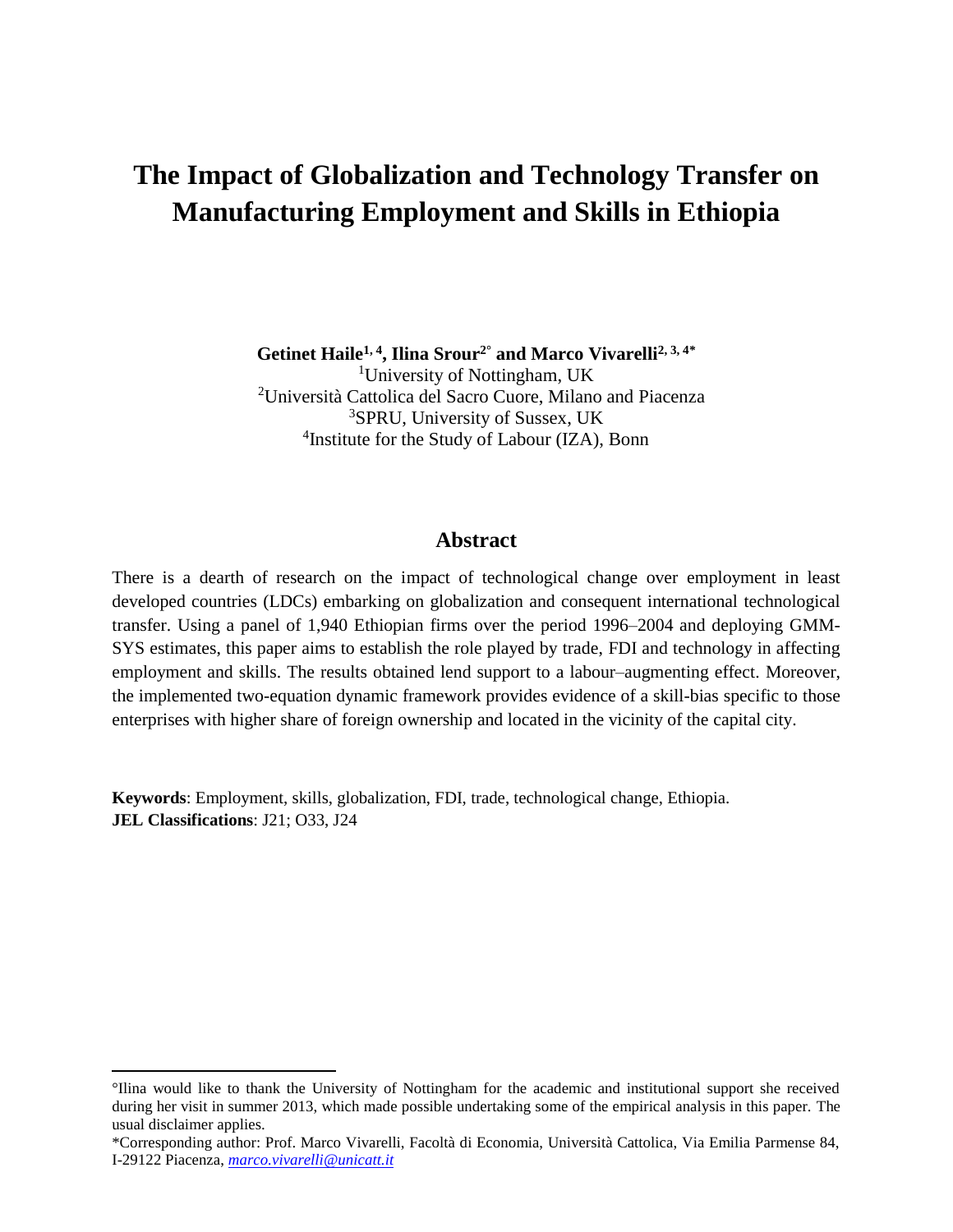#### **1. Introduction**

Economic theory acknowledges the key role played by technology in stimulating economic progress and development. However, the consequences of technological change and its direct and indirect impacts on the dynamics of labour markets remain a matter of debate. A large amount of literature has studied the effect of technological progress on employment in developed countries, the leaders in technological innovation. Developing countries, viewed as followers in terms of technology and innovation, have also had a significant share of this literature, particularly on the effect of technology transfers on employment and skill distribution. However, little research has looked into the impact of technology on labour in the least developed countries (LDCs) that have liberalized their trade and have opened their economies to direct technological imports or embodied technological transfers.

Technological development is very low in LDCs, and most of them rank lowest according to various international technology and innovation indices such as the Technological Achievement Index, and the Innovation Capability Index (UNCTAD, 2007). However, as many of these countries have adopted trade liberalization policies over the past few decades, they face a major challenge in how to increase the knowledge and technology intensity of their economies in order to be able to compete in national and international markets. In a study on technology transfer and skill accumulation in LDCs, Mayer (2000) shows that, overall, technological integration of LDCs has increased, though the disparities between the different countries are quite significant. However, he argues that LDCs need human capital to absorb and integrate the improved access to technology, as well as adequate economic policies and supporting institutions that encourage the amounts and types of modern technology that LDCs can import.

Within this context, the present paper aims to study the effect of globalization and technology transfer on manufacturing employment in a LDC, as well as investigate the existence of skill biased technological change. In particular, this study takes the case of the Ethiopian manufacturing sector for the period 1996-2004. Ethiopia is one of the least developed countries in the world today. In 1991 it adopted a national structural adjustment program and moved away from an import-substitution strategy adopting a relatively open trade system. Therefore, it provides a suitable setting for studying the effect of globalization on employment and to test the hypothesis of a possible diffusion of the skill bias among the LDCs.

The paper has three main novelties vis-à-vis previous literature in the area. First, it is one of the few papers studying the impact of trade openness and technology transfer in an LDC context. Second to our knowledge – it is the first paper investigating these issues in the Ethiopian context. Third, it adopts an econometric setting which can jointly assess the quantitative and qualitative (both absolute and relative skill bias, see Section 5) impact of globalization and technology transfer.

The rest of the paper is organized into six sections. Section 2 discusses the relevant literature. Section 3 sheds light on the process of trade liberalization in Ethiopia and presents some descriptive evidence on the manufacturing sector and its employment evolution. Section 4 presents the data used in the empirical analysis. Section 5 specifies the empirical model and defines the variables used in the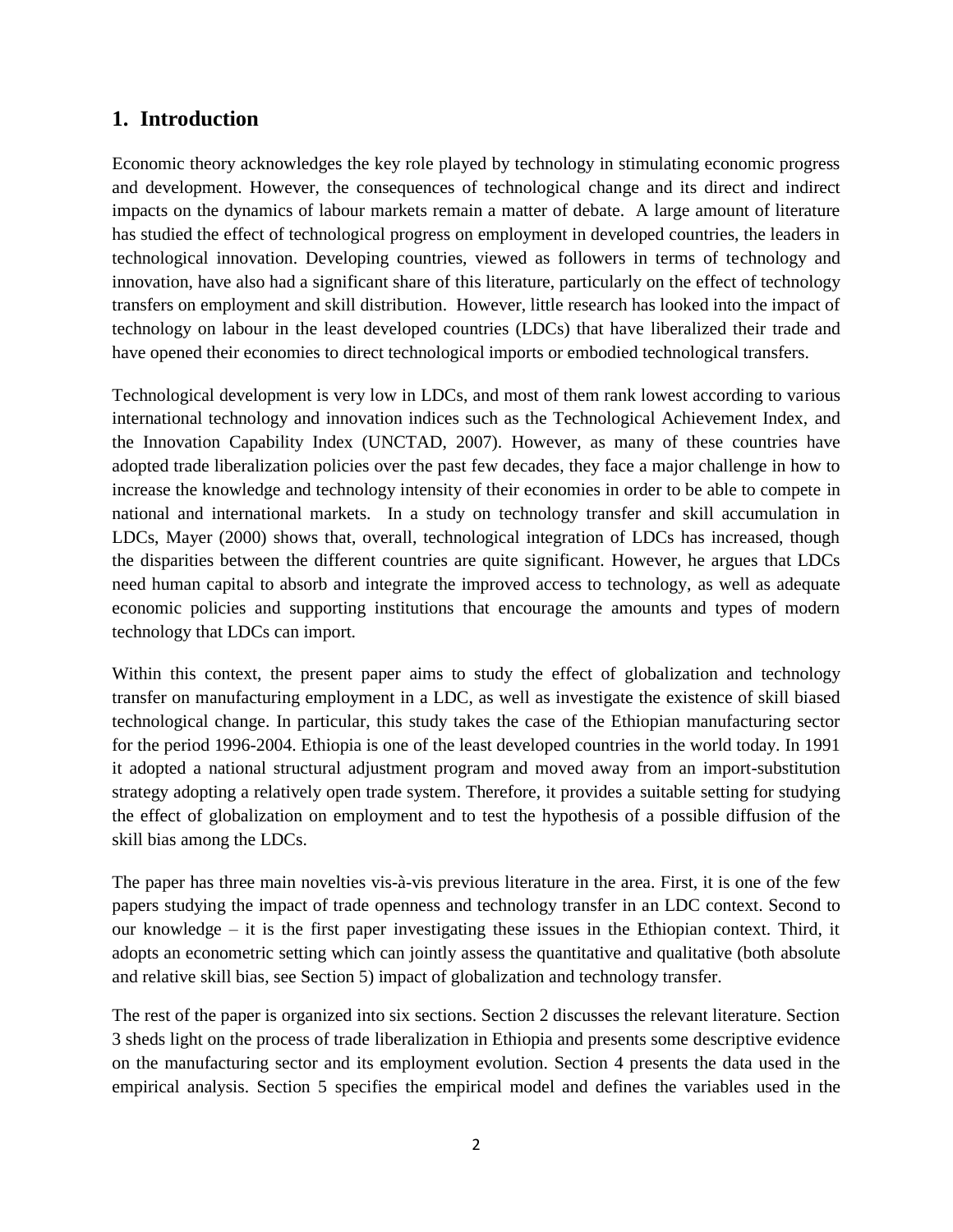regression analysis. Section 6 presents and discusses the results obtained. Finally, Section 7 concludes the paper with a summary of the main findings and their implications.

# 2. **The literature**

Technological change allows to produce the same amount of output with a lower amount of production factors, namely capital and labour. However, what economic textbooks represent as technological change is only the "direct" effect of innovation. Indeed, the economic discipline - since its foundation - has tried to dispel the concerns about the harmful employment effects of technological change pointing out the market mechanisms able to counterbalance the direct laborsaving impact of process innovation (see Vivarelli, 1995; Petit, 1995; Vivarelli and Pianta, 2000; Pianta, 2005 and Vivarelli, 2013 for an extensive analysis).

More recently, the literature on the complementarity between technological change and skilled labour has put forward the hypothesis of "skill biased technological change" (SBTC), which was initially proposed by Griliches (1969) and Welch (1970). The hypothesis supports the view that new technologies - to be implemented effectively and efficiently - require suitable skills. Berman, Bound and Griliches (1994) provided the earliest evidence on the existence of strong correlations between within industry skill upgrading and increased investment in both computer technology and R&D in the U.S. manufacturing sector between 1979 and 1989. A number of subsequent empirical studies confirmed the occurrence of a widespread SBTC in the US (see Autor, Katz and Krueger 1998; Katz and Autor, 1999); France (Caroli and Van Reenen, 2001); Spain (Aguirregabiria and Alonso-Borrego, 2001); Italy (Piva, Santarelli and Vivarelli 2005) and other OECD countries (Machin and Van Reenen, 1998).

While most of the literature on the quantitative and qualitative employment impacts of technological change centred on developed economies, recently some attention has also been devoted to middleincome and low-income developing countries (DCs).

## **2.1 Innovation and employment**

Technological change in DCs is mainly imported and innovation is inherently linked to trade, foreign direct investments (FDI) and consequent international technology transfer (Acemoglu, 2003; Piva, 2003; Keller, 2004). Globalization can imply a substantial technological up-grading in DCs through opening different channels. On the one hand, a developing country can implement embodied technological change (ETC) through the importation of "mature" machineries (including secondhand capital goods, see Barba Navaretti, Solaga and Takacs, 1998) from more industrialized countries. On the other hand, a late starter DC can enjoy the "last comer" benefit of jumping directly on a relatively new technology (Perkins and Neumayer,  $2005$ )<sup>2</sup>.

In addition to their direct effect through ETC, imports and FDI inflows may generate technological spillovers in favour of domestic firms which can absorb new imported technologies through labour

 $\overline{\phantom{a}}$  $2$  An example can be the diffusion of mobile telecommunications in Sub-Sahara African countries, where the traditional telephone networks are largely limited to urban areas.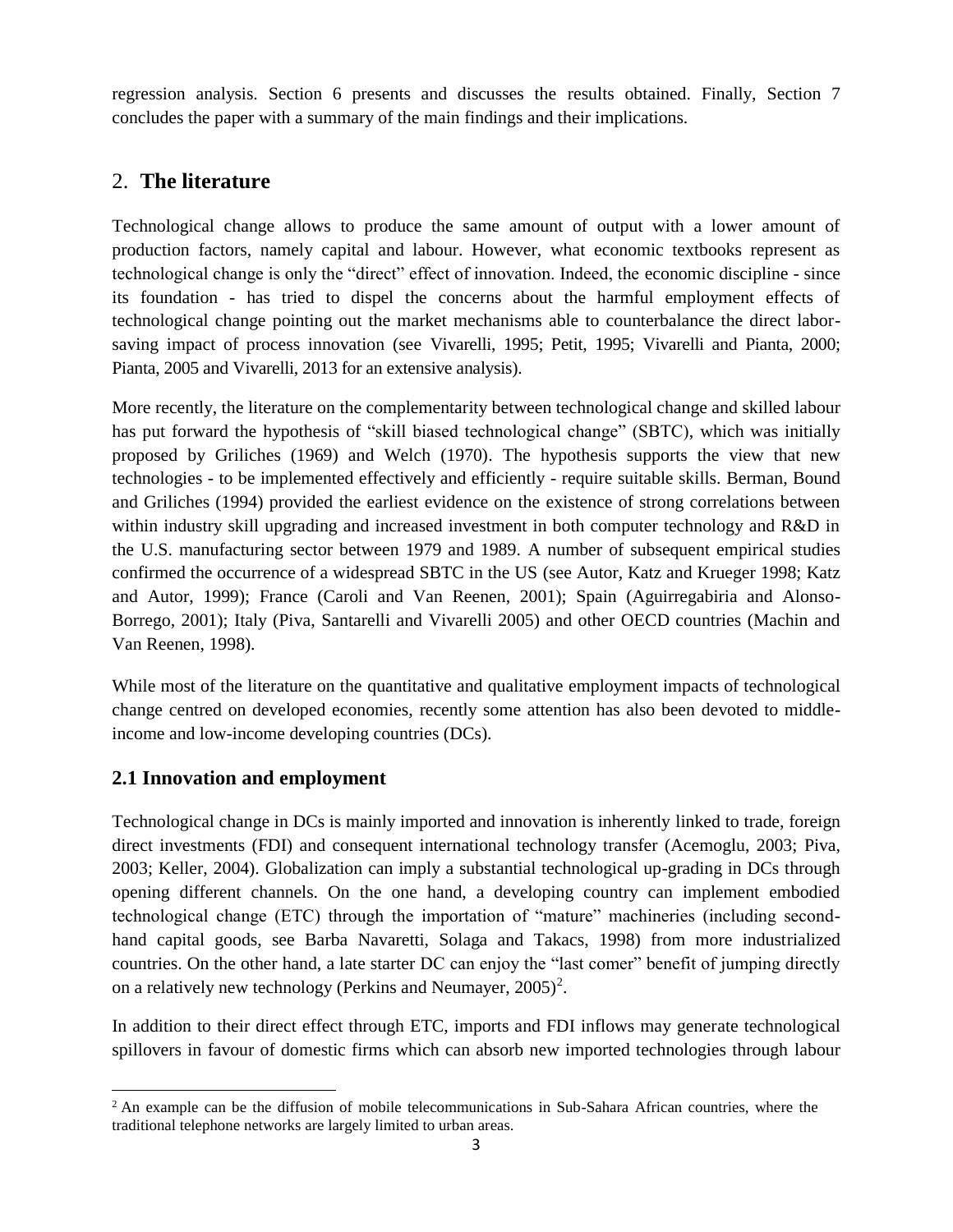mobility, input-output relationships and reverse engineering (see Coe and Helpman, 1995; Coe, Helpman and Homaister, 1997).

Technological catch-up may also be induced by exporting to richer countries both through substituting/replacing outdated technologies in the exporting sectors, and through the development of entirely new businesses characterized by process and product innovations. The aim here is satisfying a more sophisticated demand coming from the industrialized countries ("learning by exporting", see Keller, 2001; Epifani, 2003; Melitz, 2003; Yeaple 2005).

All in all, technology transfer in favour of DCs involves productivity gains<sup>3</sup> which can be harmful to the local DC's employment level. In particular, the dominant role of the imported ETC implying labour-saving process innovation can drastically reduce the domestic demand for labour. However, as discussed in Taylor (2004), the final employment outcome depends on the balance between labour productivity gains and output growth induced by domestic demand, trade and FDI<sup>4</sup>.

#### **2.2 Skill-biased technological change**

 $\overline{a}$ 

From a theoretical perspective both globalization (through the Heckscher-Ohlin theorem and its Stolper-Samuelson corollary, HOSS hereinafter) and technological change can be responsible for the observed pattern of increased relative demand for skilled labour in the developing world.

Two processes are supposed to have opposite effects in this regard (see Lee and Vivarelli, 2004, 2006a and 2006b for an extensive analysis). On the one hand new technologies shift the labour demand in favour of more skilled workers. On the other hand, the HOSS mechanism predicts that a DC trading with skill-abundant richer economies should specialize in the production of unskilledlabour intensive goods, and therefore experience a relative increase in the demand for unskilled labour.

However, if the HOSS assumption of homogeneous production functions and identical technologies between countries is relaxed, then international openness may facilitate technology transfer from industrialized to developing countries. This implies that globalization and technological change are complementary rather than alternative mechanisms, resulting in an increase in the demand for skilled workers (see Vivarelli, 2004 and Lee and Vivarelli, 2006b). Robbins (1996 and 2003) and Robbins and Gindling (1999) call the effect of in-flowing technology resulting from trade liberalization the "*skill-enhancing trade (SET) hypothesis*". According to this hypothesis, trade accelerates the flows of physical capital (and embodied technology) to the South, inducing rapid adaptation to the skillintensive technologies currently used in the North.

While a large body of the literature documented the relevance of the SBTC hypothesis for advanced countries, there is a dearth of empirical evidence for developing countries. Berman and Machin

<sup>&</sup>lt;sup>3</sup> On this the empirical evidence is unequivocal, see, for instance: Coe and Helpman, 1995; Helpman and Homaister, 1997; Mayer, 2000; Schiff and Wang, 2006.

<sup>4</sup> In his study, Taylor (2004) found out that in seven DCs out of eleven, output per capita in the traded goods sectors grew less rapidly than labour productivity, so implying job losses.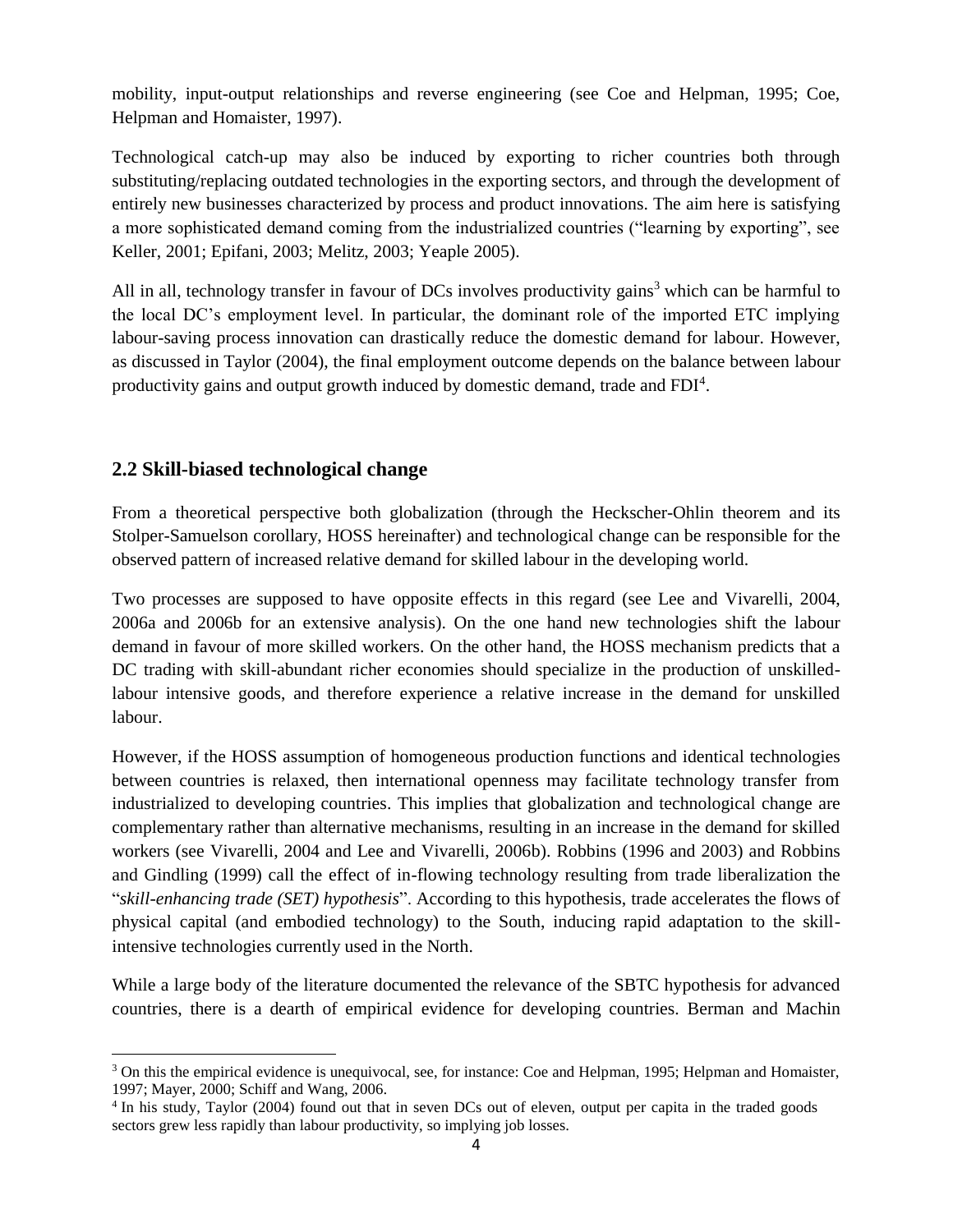(2000 and 2004) found evidence that SBTC has taken place rapidly from the developed world to at least the middle-income DCs. Meschi and Vivarelli (2009) also found a significant inequalityenhancing effect of trade with more advanced countries on middle-income DCs, possibly related to technological transfer and skill-enhancing trade. Almeida (2009) reached similar conclusions using firm-level data for East Asia<sup>5</sup>.

The evidence from country-specific studies also points to the link between trade, FDI, technology transfer and skill-upgrading. For instance, Hanson and Harrison (1999), using data on Mexican manufacturing plants, found that firms receiving FDI acquire technology through licensing agreements or imported materials, and tend to hire more skilled workers (see also Feenstra and Hanson, 1997). Similarly, Fajnzylber and Fernandes (2009) found that increased levels of international integration were associated with an increased demand for skilled labour in a crosssection of Brazilian firms. Görg and Strobl (2002) analysed a panel of manufacturing firms in Ghana over the '90s; their estimates revealed that while the purchase of foreign machinery for technological purposes significantly raised the relative demand for skilled labour, a greater participation in world markets via exporting activities was not found to have any effect.

Other studies have instead underlined the skill-enhancing effects of exporting activity, which makes the adoption of new technologies profitable for exporting firms (Yeaple, 2005), induces quality upgrading (Verhoogen, 2008; Fajnzylber and Fernandes, 2009) and offers opportunities to acquire knowledge of international best practice (Bigsten *et al*., 2004).

Finally, at least for middle-income DCs, together with imported technologies and exports, domestic R&D and innovation may play a relevant role, as it is the case for the most advanced countries. Meschi, Taymaz and Vivarelli (2011) showed that SET was an important factor in explaining the rise of the skilled labour cost share, but together with domestic R&D. By the same token, Araújo, Bogliacino and Vivarelli (2011) also found evidence in support of both the role of SET and domestic technology in determining the skill-upgrading trend of the Brazilian manufacturing labour force.

As the review in the preceding paragraphs suggest, there is a dearth of empirical evidence on SBTC and employment effects in the context of low income countries. The empirical analysis undertaken in this paper attempts to fill this gap by investigating the SBTC and employment link in the context of Ethiopia. To this end the paper uses firm-level microdata and dynamic labour demand equations.

## 3. **The Data**

 $\overline{\phantom{a}}$ 

The study relies on data from the Ethiopian "Annual Survey of Large and Medium Scale Manufacturing Industries" conducted by the Central Statistical Authority of Ethiopia. The survey covers 1,940 enterprises, and has a total of 7,050 observations for the period between 1996 and 2004. It includes formal private and public enterprises employing at least 10 employees. The enterprises are

<sup>&</sup>lt;sup>5</sup> By the same token, Conte and Vivarelli (2011), using a direct measure of embodied technological transfer, found that imported skill-biased technological change is one of the determinants of the increase in the relative demand for skilled workers in DCs.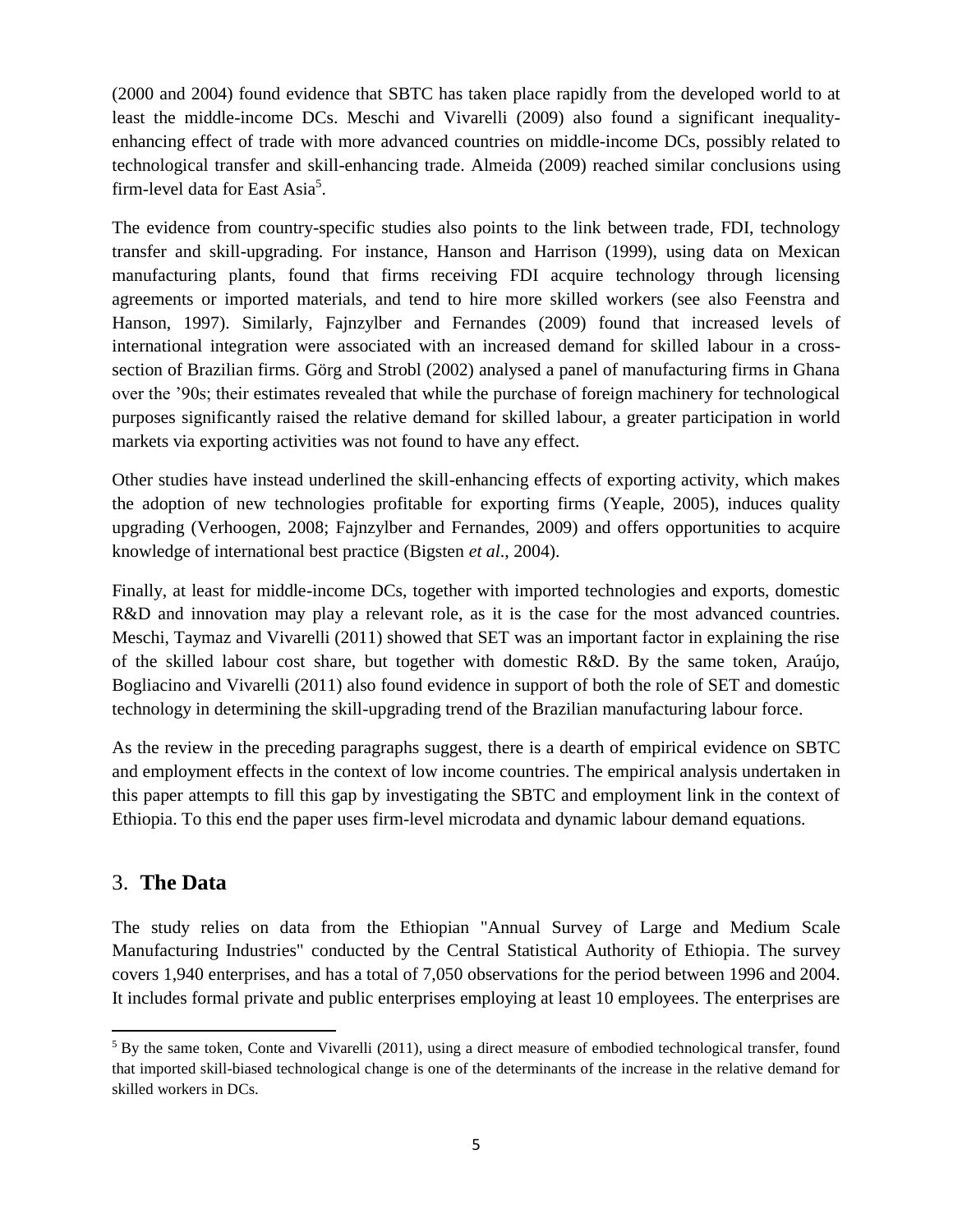classified according to the "International Standard Classification", ISIC Rev.3. The final sample used in the empirical analysis comprises only private sector firms that have reported to employing both production and administration workers. Firms that were not monitored for at least two consecutive years were also excluded from the final sample, since the main regression methodology (see section 5) relies on lagged values of the regressors for identification.<sup>6</sup>

The dataset contains a wide range of information about the enterprises generated from the 8-section survey questionnaire. Information on the type of activity of the enterprises, their employees and wages, inputs and output volumes, investments and license fees, and the major problems they face, are included in the dataset. All monetary variables are expressed in 1996 Birr, the Ethiopian currency, and have been deflated using GDP and CPI deflators as appropriate. Employment is measured as the number of workers in each quarter of the Ethiopian year. Total employment was therefore calculated as the annual average of these quarters. Employment is also divided into two categories, "administrative and technical employees" and "production workers". The former is defined as the salaried directors and managers, technicians, superintendents, research workers, draftsmen and designers, engineers, chemists, architects, accountants, book-keepers, office machine operators, receptionists, sales men, delivery personnel, guards and other office staff. As for the production workers, they include workers directly engaged in production i.e., persons engaged in fabricating, processing, assembling, maintenance, repair, janitorial, record keeping and other associated activities.

# **4. The manufacturing sector in Ethiopia**

#### **4.1 Trade reform in Ethiopia**

 $\overline{\phantom{a}}$ 

Ethiopia's economy followed an import-substitution regime under the Imperial government, which lasted until 1974. Foreign capital played a major role in the process of industrialization during the 1950's up till the 1970's; foreign private (full or majority) ownership reached 52% by 1974 with a total of 143 firms (Shiferaw, 2005).

The year 1974 marked the end of the monarchy era and the establishment of a military council (Derg) that adopted Socialist ideology. The regime continued to operate within the import-substitution strategy. The Derg nationalized all large and medium private manufacturing enterprises. The management of these enterprises was assigned to a small number of corporations that controlled prices and output quantities. Industrialization took place mainly through high tariffs, and the establishment of a few large enterprises that controlled factor markets and allowed state owned enterprises to gain preferential access to credit, foreign exchange and skilled labour. This came in parallel with a weakening of private manufacturing and the restriction of private investment.

At the end of the 1980's, Ethiopia began to gradually move to a more market-oriented economy. With the new Transitional Government of Ethiopia (TGE) coming to power in 1991, the country's economic structure underwent major transformations vis-à-vis the preceding Derg era. The TGE

<sup>6</sup> This sample selection criterion has led to a reduction in the final sample size vis-à-vis other studies that have used this dataset, namely, Bigsten, Gebreyeesus, and Soderbom (2009), and Bigsten and Gebreyeesus (2007).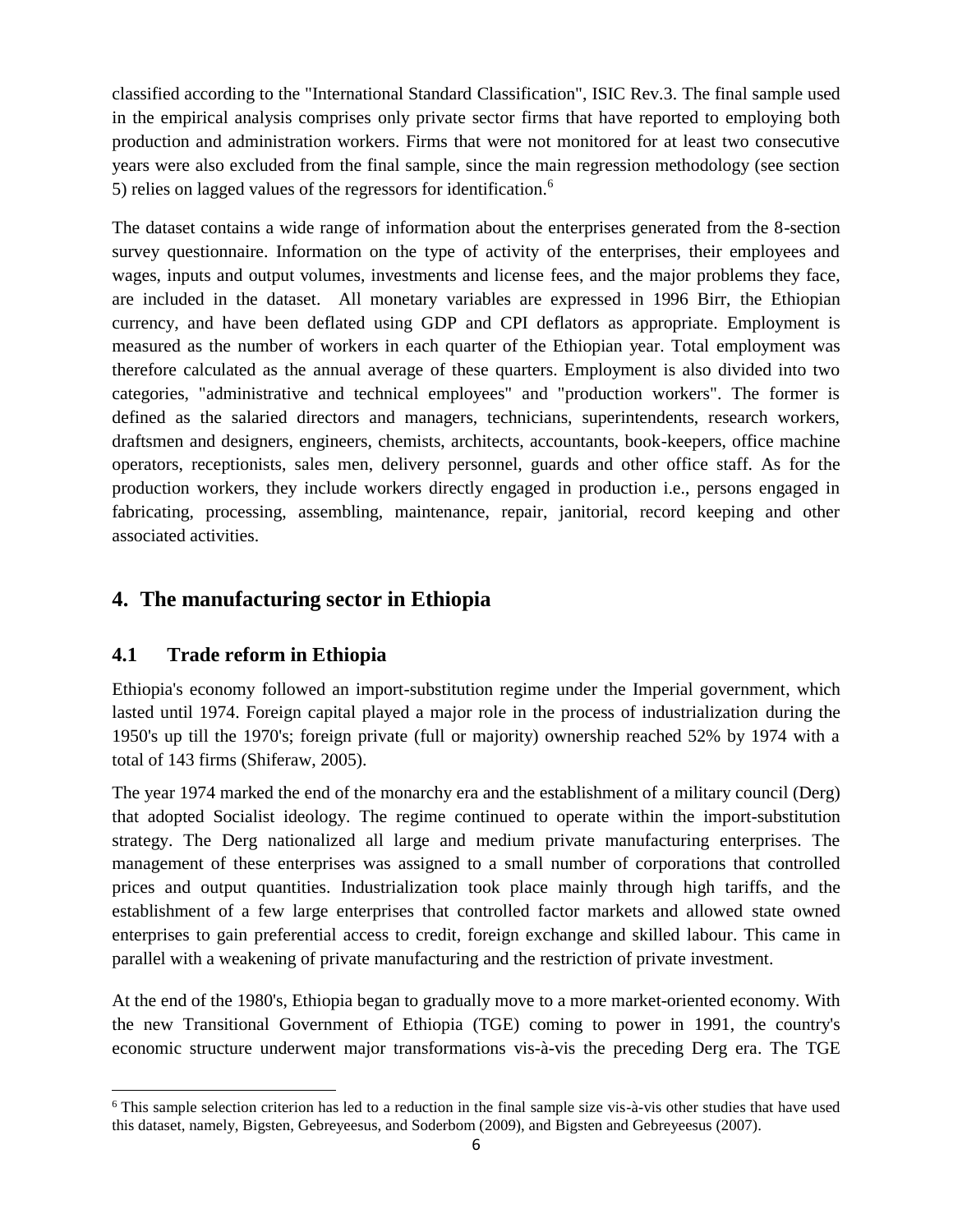undertook policy reform steps including privatization, trade opening and market deregulation. In June 1993, the government launched a structural adjustment program under the auspices of the World Bank and the African Development Fund. A comprehensive trade reform followed that aimed at dismantling quantitative restrictions and gradually reducing the levels of import tariffs and export taxes, as well as non-tariff barriers and import licensing requirements. Export promotion schemes were introduced. Custom tariffs were substantially reduced through a six-stage reform implemented between 1993 and 2003. In the first round, the maximum tariff was reduced from 230% to 80%. The next rounds led to a further gradual reduction that reached 35% in 2003 (Bigsten *et al,* 2009). In 2001 the Export Trade Duty Incentive Scheme was established. It included duty draw-backs, vouchers, and bonded manufacturing warehouses, where exporters are refunded 100% of any duty paid on raw materials. To further encourage exporters to acquire foreign technology and expertise, the government also issued directives in 2004 to reduce taxes and other costs on salaries paid to foreign experts (Bigsten and Gebreeyesus, 2007). Even though the post 1991 period witnessed significant economic liberalization, it is important to emphasize that the State continued to play a prominent role in the Ethiopian economy over this period. Land remains a public property in Ethiopia; and the State still fully controls some key sectors of the economy such as telecommunication and IT, while it plays a dominant role in other sectors such as banking, insurance and transportation. The prevailing development strategy is also spearheaded by the State. Indeed, the growth performance witnessed in recent years is driven by extensive public sector investments, particularly in the energy and road transport sectors (see WB 2013a and 2013b; IMF 2013).<sup>7</sup>

Figure 1 below shows the GDP share of both exports and imports, which increased as a result of these changes in the country's trade policy. Exports increased from 9.3% of GDP in 1996 to 14.9% in 2004, an increase of around 60%. Imports increased from 16.3% in 1993 to 31.6%, a much a larger increase of 94%, hence the gap between exports and imports is increasing. It is worth noting in this respect that ICT imports' share of total imports has been increasing rapidly, where ICT imports formed 5% of all good imports in 2000 and increased to around 9% in 2004, indicating an increasing demand for high technology communication and computing systems that possibly reflect an upgrading in the production and/or management processes in the various economic sectors in Ethiopia.

 $\overline{\phantom{a}}$ 

<sup>&</sup>lt;sup>7</sup> See also recent commentaries by The Economist such as [http://www.economist.com/news/middle-east-and](http://www.economist.com/news/middle-east-and-africa/21584037-government-expands-mobile-phone-network-tightens-its-grip-out-reach)[africa/21584037-government-expands-mobile-phone-network-tightens-its-grip-out-reach](http://www.economist.com/news/middle-east-and-africa/21584037-government-expands-mobile-phone-network-tightens-its-grip-out-reach)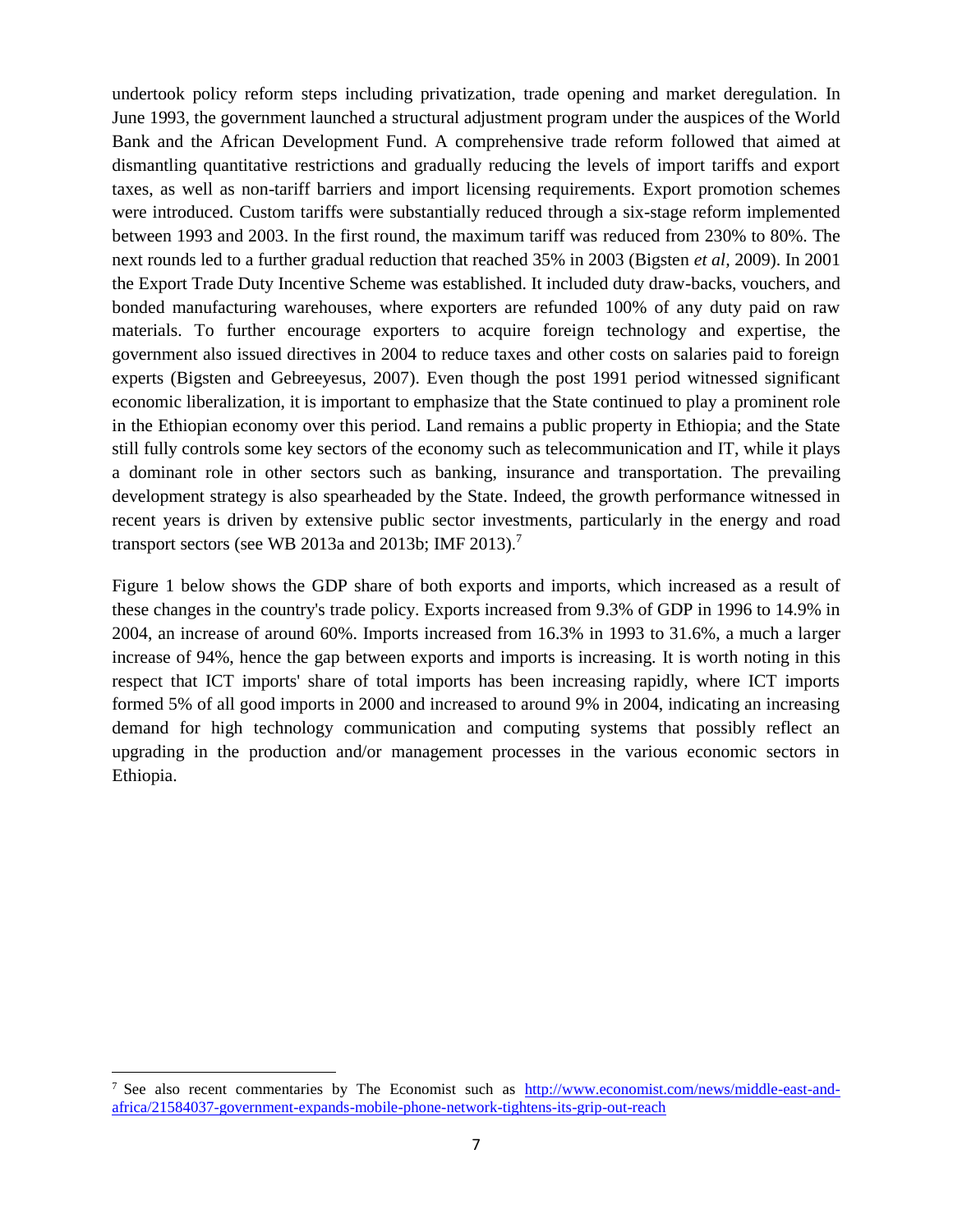

Figure 1: Ethiopia's exports and imports of goods and services (% of GDP)

Trade liberalization was accompanied by financial market liberalization and a large devaluation of the Birr. Since then, the exchange rate has been increasingly market driven. Most price controls and restrictions on private investments have also been lifted and a large wage of privatization took place. This has also led to the increase in FDI inflows as presented in Figure 2 below.



Figure 2: FDI inflows as percentage of GDP (1996 - 2004)

Source: World Development Indicators (WDI) - 2013

Source: World Development Indicators (WDI) - 2013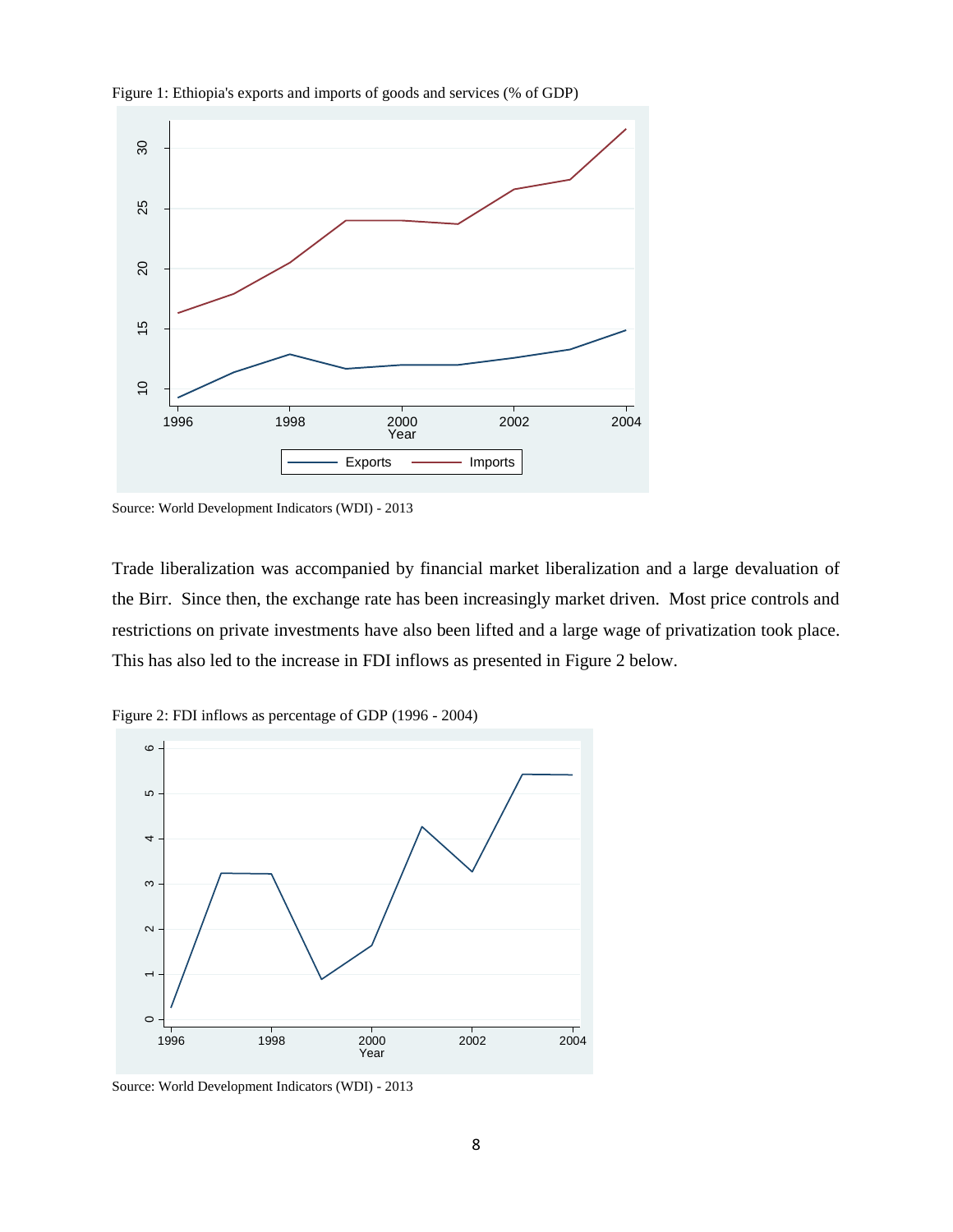There was a drop in these inflows between 1998 and 2000 as a result of the Eritrean - Ethiopian war, but they increased rapidly after the end of the conflict and peaked in 2003-2004 at around \$550million<sup>8</sup>. Of the FDI projects licensed by 2003, 46.6% were in manufacturing and processing; 40.7% in trade, hotels and tourism; and 12.7% in agriculture and mining (UNCTAD, 2004).

#### **4.2 The Ethiopian manufacturing sector: size and employment**

Ethiopia's industrial base remains to be quite small compared to other developing countries, as well as with respect to other national economic sectors. The GDP share of the industrial sector's value added increased from 10.7 % in 1996 to 14.1 % in 2004 as Figure 3 below depicts.



Figure 3: Value added of Ethiopian economic sectors as percentage of GDP (1996-2004)

Source: World Development Indicators (WDI), 2013

However, this share is still much lower than sub-Saharan African average of 31.8 % (Bigsten and Gebreeyesus, 2007). The share of agriculture in the national value added has been decreasing steadily, though it still constitutes more than 40% of the country's output value added, while the share of industry and services have both been rising at similar rates.

The share of manufacturing in GDP is another indicator of the country's underdeveloped manufacturing base, which formed an average of only 5.4% of GDP for the period 1996-2004, rising from 5.13% in 1996 and reaching a peak in 2001 (5.72%), and declining to 5.32% in 2004<sup>9</sup>. Table 1 below shows the distribution of firms across the two-digit aggregation of the country's manufacturing

 $\overline{\phantom{a}}$ <sup>8</sup> Figure from UNCTAD stat

<sup>&</sup>lt;sup>9</sup> Figures from WDI, 2013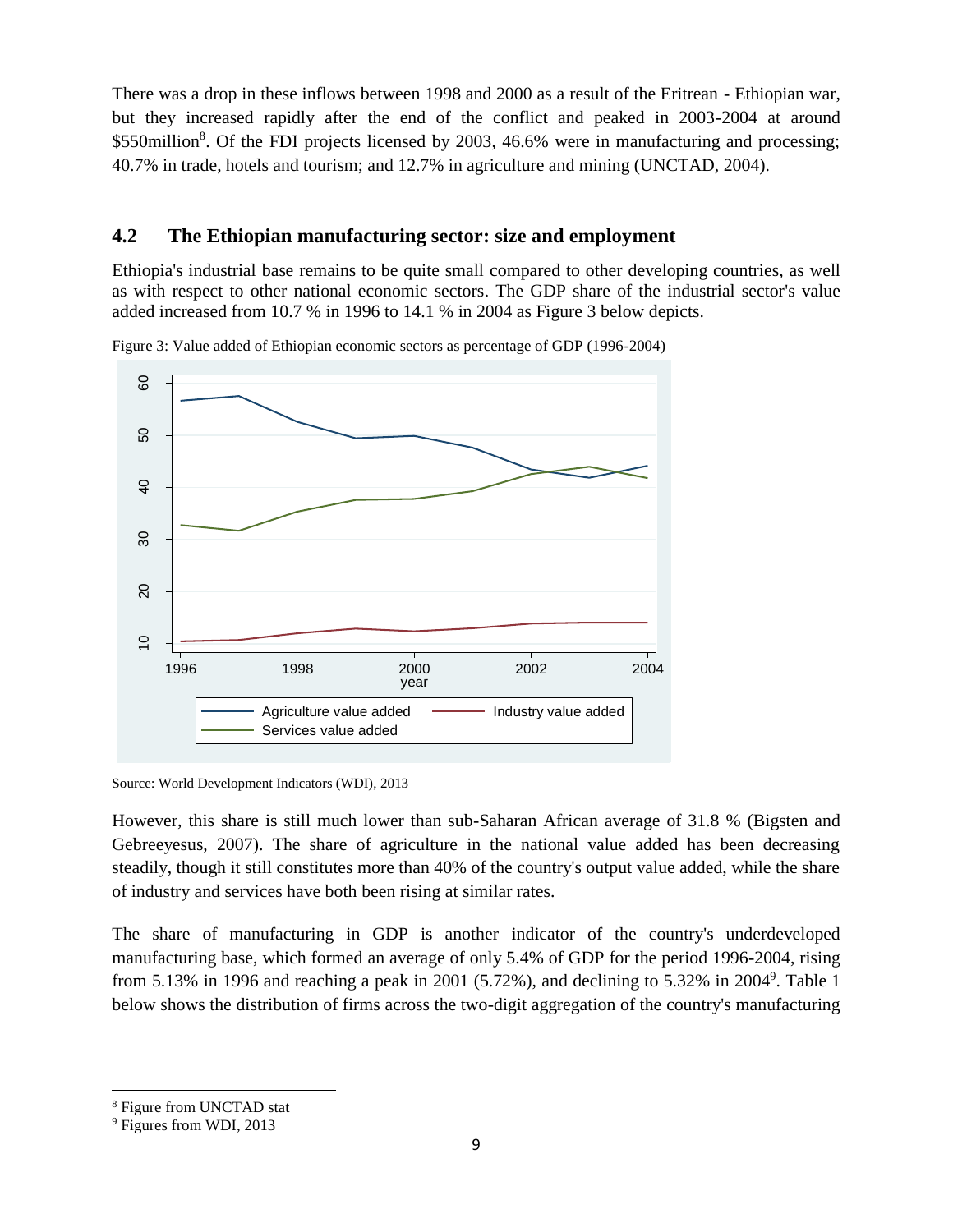sectors. The highest share of firms is within the food and beverages sector, followed by furniture production $10$ .

| <b>Manufacturing Sector</b>                               | Total  | Share of | Share of   |
|-----------------------------------------------------------|--------|----------|------------|
|                                                           | firms  | output   | employment |
| Food products and beverages                               | 28.5%  | 40.2%    | 27.1%      |
| Tobacco products                                          | 0.1%   | 3.6%     | 1.1%       |
| <b>Textiles</b>                                           | 4.3%   | 9.0%     | 27.1%      |
| Wearing apparel; dressing and dyeing of fur               | 3.5%   | 0.7%     | 4.6%       |
| Tanning and dressing of leather                           | 7.1%   | 8.8%     | 8.1%       |
| Wood and of products of wood and cork                     | 2.4%   | 0.6%     | 1.5%       |
| Paper and paper products                                  | 0.9%   | 2.4%     | 1.6%       |
| Publishing, printing and reproduction of recorded media   | 6.6%   | 2.8%     | 4.8%       |
| Chemicals and chemical products                           | 5.1%   | 6.1%     | 4.4%       |
| Rubber and plastics products                              | 3.8%   | 5.1%     | 3.9%       |
| Other non-metallic mineral products                       | 11.5%  | 8.4%     | 6.2%       |
| Basic metals                                              | 1.0%   | 4.5%     | 1.5%       |
| Fabricated metal products, except machinery and equipment | 6.6%   | 1.7%     | 2.7%       |
| Machinery and equipment                                   | 1.5%   | 0.1%     | 0.3%       |
| Electrical machinery and apparatus.                       | 0.2%   | $0.0\%$  | 0.1%       |
| Motor vehicles, trailers and semi-trailers                | 1.0%   | 4.6%     | 1.0%       |
| Furniture                                                 | 15.7%  | 1.5%     | 4.1%       |
| Total                                                     | 100.0% | 100.0%   | 100.0%     |

Table 1: Distribution of firms by 2 digit ISIC

Source: Author's calculations from the *Annual Survey of Manufacturing Industry*

Employment in the manufacturing sector was steadily increasing over the period 1996 - 2004 (Table 2), for both skilled and unskilled workers. This was however happening in parallel with a decrease in average employment, which reflects a decline in firm size. The share of skilled workers witnessed a sharp increase from 27.7% in 1996 to 35.8% in 1997. It has remained more or less stable since then, with some fluctuations around its 1997 level. The overall change in the skill mix may be indicative of the presence or, at least, the beginning of skill bias within the manufacturing sector.

|      |                  | Mean       |                          |
|------|------------------|------------|--------------------------|
| Year | Total employment | employment | Share of skilled workers |
| 1996 | 7,281            | 131.86     | 27.7%                    |
| 1997 | 13,495           | 109.69     | 35.8%                    |
| 1998 | 17,113           | 114.49     | 36.1%                    |
| 1999 | 20,459           | 110.67     | 34.5%                    |
| 2000 | 25,283           | 108.51     | 33.1%                    |
| 2001 | 23,968           | 103.78     | 35.6%                    |
| 2002 | 28,028           | 94.50      | 34.4%                    |
| 2003 | 29.549           | 89.62      | 35.8%                    |

 $\overline{\phantom{a}}$ 

Table 2: Employment and percentage of skilled workers in manufacturing 1996 – 2004

<sup>&</sup>lt;sup>10</sup> The largest output share is also that of the food products and beverages sector. The food, beverages, and textile sectors make up the largest shares of employment of around 27% each; thus together accounting for more than half of manufacturing employment. Contributing to only 9% of manufacturing output, and containing more than a quarter of employment, the textile sector seems to remain labour intensive. In contrast, the tanning and dressing leather contributes almost the same share of output (8.8%), but contains only 8% of labour; therefore, this sector seems to be moving away from traditional labour intensive production processes and towards more mechanized systems. Similar analysis can also be made looking at the non-metallic mineral products sector.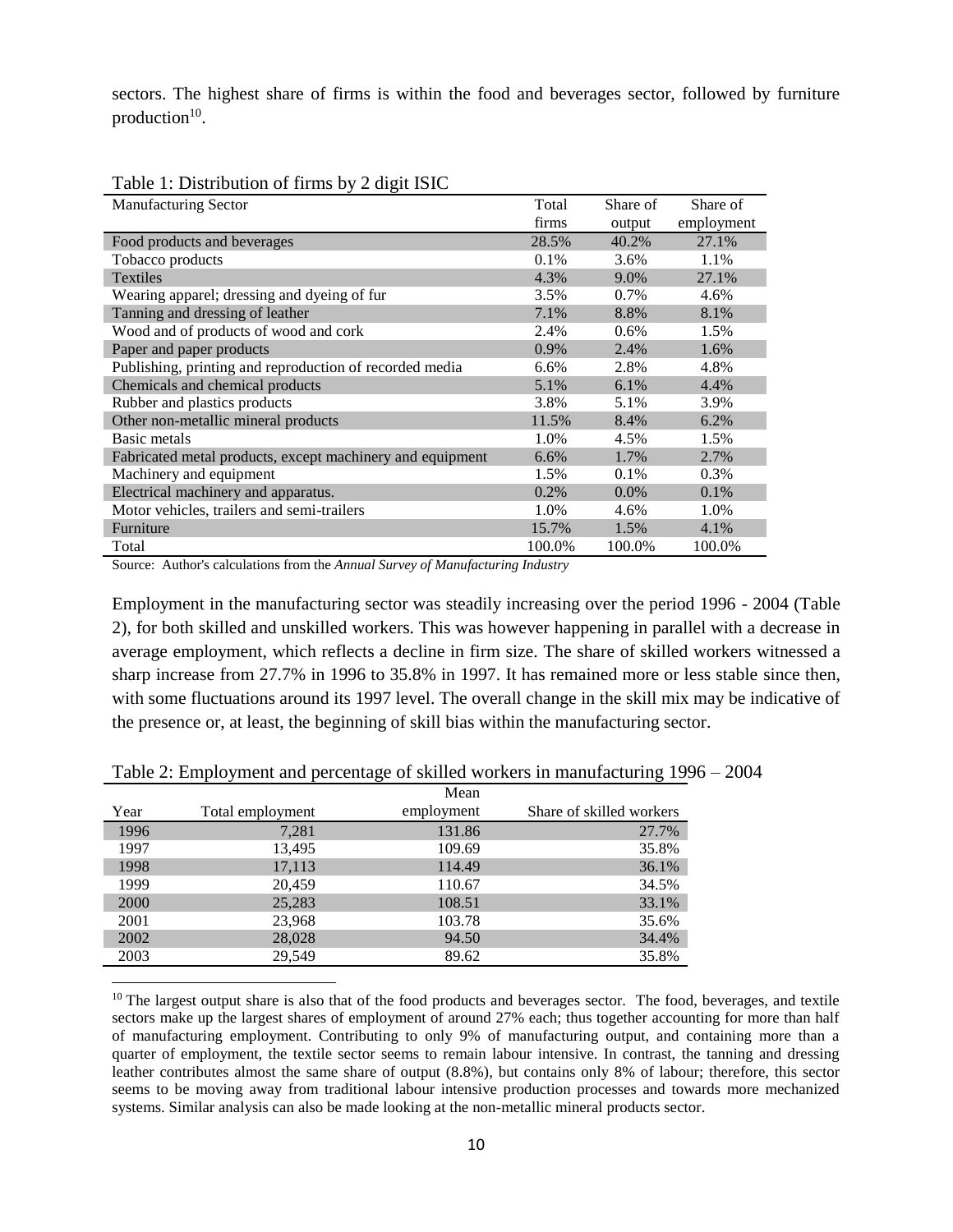Higher levels of total employment seem to be associated with higher shares of foreign ownership in Ethiopian manufacturing enterprises overall, as can be seen from Table 3 below. Higher share of foreign ownership is also generally associated with higher average number of administrative or skilled workers.

| $P_{22}$ , $P_{22}$ , $P_{23}$ , $P_{24}$ , $P_{25}$ |                             |                       |                         |
|------------------------------------------------------|-----------------------------|-----------------------|-------------------------|
| Foreign share in paid up<br>capital                  | Mean number of<br>employees | Mean Admin<br>workers | Mean Product<br>workers |
| $0\%$                                                | 41.4                        | 13.7                  | 27.4                    |
| 0 to $10\%$                                          | 70.5                        | 29.3                  | 41.2                    |
| 10 to 20 %                                           | 91.9                        | 34.5                  | 57.4                    |
| 20 to 40 %                                           | 121.8                       | 77.8                  | 44.0                    |
| 40 to 60%                                            | 60.0                        | 14.1                  | 45.9                    |
| more than $60\%$                                     | 142.2                       | 63.7                  | 78.5                    |

Table 3: Mean total employment, administration and production workers by foreign share in private enterprises

Source: Author's calculations from the *Annual Survey of Manufacturing Industry*

#### **5. The Empirical Model**

 $\overline{\phantom{a}}$ 

The starting point of the empirical analysis is a standard demand for labour, augmented with variables concerning our focus dimensions: technology and globalization $11$ . Moreover, relevant costs in labour adjustments and persistence in the employment evolution call for a dynamic setting (as standard in the literature, see Arellano and Bond, 1991; for a recent application see Lachenmaier and Rottman, 2011); therefore, a lagged employment variable is added to our demand for labour, that takes the following final extended form:

$$
EMP_{it} = \alpha + \beta EMP_{it-1} + \delta W_{it} + \gamma Y_{it} + \eta INV_{it} + \mu FOR_{it} + \lambda EXP_{it} + \omega LOC_{it} + (u_{it} + \epsilon_i) (1)
$$

All variables – apart from dummies - are expressed in natural logarithms. Standard to panel data analysis, the error term is composed of the idiosyncratic error component  $(u_{it})$  and the time invariant firm fixed effects component  $(\epsilon_i)$ . EMP is the number of employed workers in firm *i* at time *t*. W represents the real wages of workers, and Y is the real output of each firm. INV captures the share of

<sup>&</sup>lt;sup>11</sup> The choice of this specification is consistent with previous empirical literature studying the employment effects of technological change and assuming a perfect competition setting (see Van Reenen, 1997, Conte and Vivarelli 2011),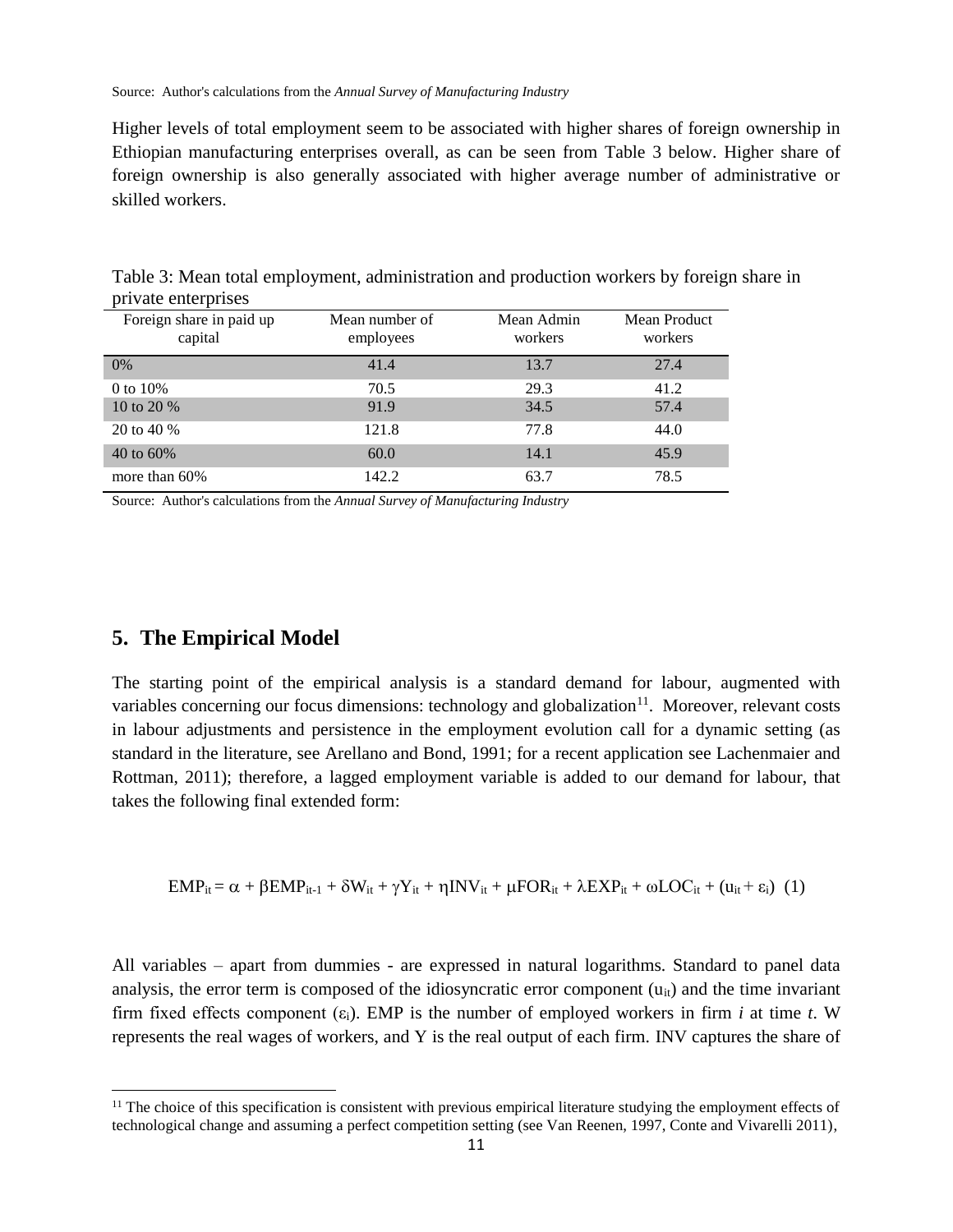investment out of total output. A positive coefficient of this variable is an indicator that the mechanism of compensation through investment is indeed at work.

FOR represents the share of foreign ownership in a firm at a given time period. It is a measure of the degree of foreign investment that is expected to be a channel of technology transfer through the full or partial involvement of MNCs in the production processes of their partner enterprises. In this way, we will also be able to evaluate the skill-biased impact of FDI. A positive and significant coefficient of this variable would indicate that there is either a direct employment effect manifested through the fact that the MNCs themselves employ workers, or an indirect effect through increased demand for local suppliers' products that could contribute to increasing employment in local firms as well (Dunning and Fortanier, 2007). EXP is the export to output ratio. It is used to test whether exporting firms are in fact expanding their production. As mentioned earlier, exporting firms in middle and low income countries can be in fact "learning by exporting" (Keller, 2001), through obtaining efficiency gains, and acquiring knowledge of international best practices (Vivarelli, 2014). Positive and significant results for this variable would indicate that exporters within the Ethiopian manufacturing sector are indeed benefitting from this channel of technology transfer. LOC is a dummy variable for location. It takes the value of one if the firm is located in and around Addis Ababa, the capital, and zero if outside of the capital region. It is expected that larger and more technologically advanced firms are located in the capital area that is the business and financial centre in the country. Consequently, their location would have an employment enhancing effect, through higher competitiveness.

As the paper also aims to look into the phenomenon of skill bias within the Ethiopian manufacturing sector, the empirical model is extended to capture this effect, if present. This is performed through defining a separate labour demand equation for each group of skilled and unskilled workers. Equation (1) is therefore expressed for both types of labour through the following form:

$$
USL_{it} = \alpha + \beta USL_{it-1} + \delta USW_{it} + \gamma Y_{it} + \eta INV_{it} + \mu FOR_{it} + \lambda EXP_{it} + \omega LOC_{it} + (u_{it} + \epsilon_i)
$$
(2)

$$
SL_{it} = \alpha + \beta SL_{it-1} + \delta SW_{it} + \gamma Y_{it} + \eta INV_{it} + \mu FOR_{it} + \lambda EXP_{it} + \omega LOC_{it} + (u_{it} + \epsilon_i)
$$
(3)

All variables – apart from dummies - are expressed in natural logarithms, and they follow the definitions mentioned earlier in the section. USL and SL are the numbers of unskilled labour and skilled labour, respectively measured by the amounts of production *vs* administrative workers. USW and SW are the real wages of unskilled and skilled labour.

The main advantage of using a two-equation setting rather than the standard cost share unique equation is that it allows for studying relative versus absolute skill bias. Absolute skill bias would appear when technology and openness related variables display a positive and significant coefficient for skilled workers and a negative or not significant coefficient for unskilled workers, while relative skill bias would appear when the coefficients for both skilled and unskilled workers are positive and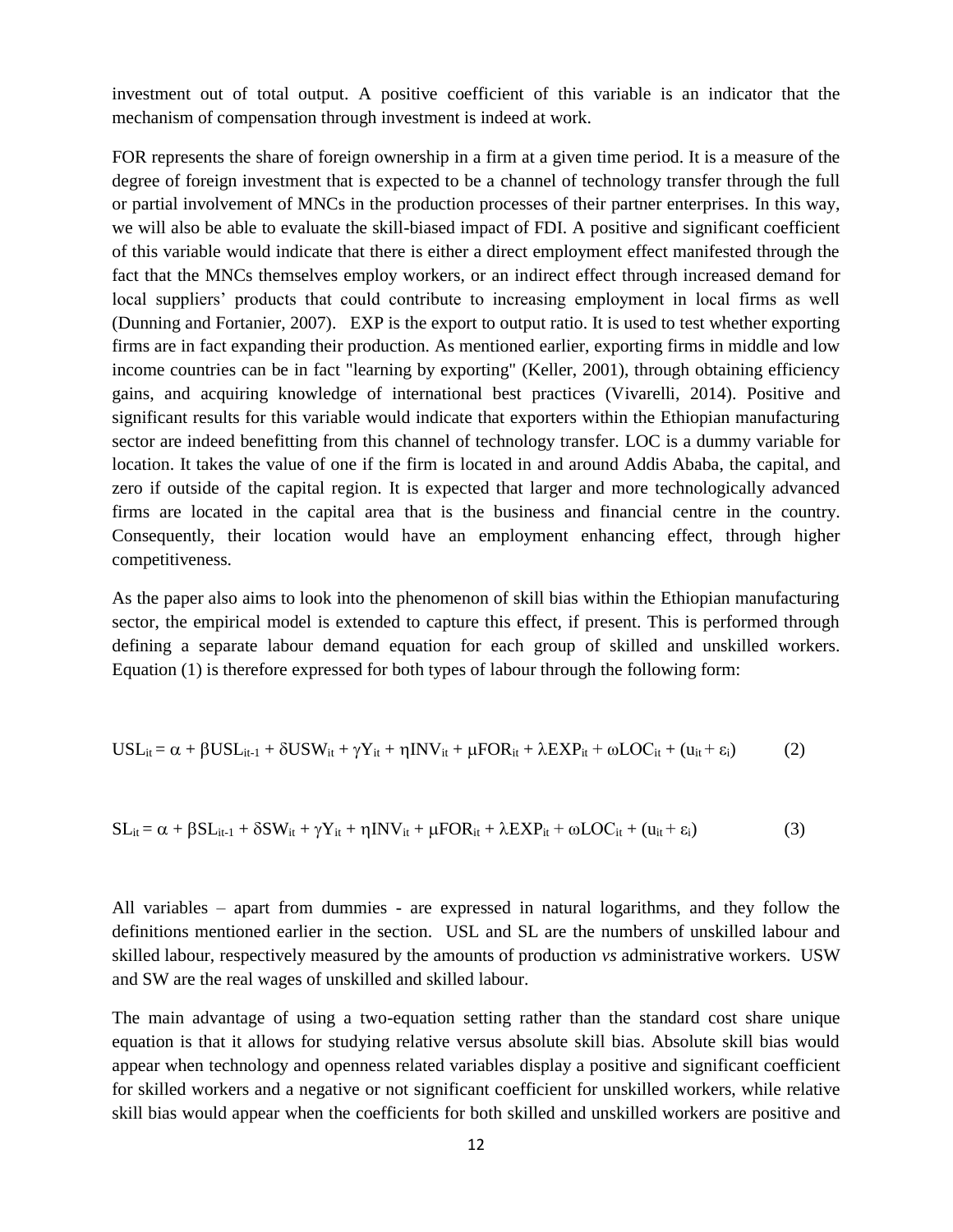significant but differ in magnitude, with the coefficient for unskilled workers being lower (this difference turning out to be statistically significant). In addition, this setting is more informative in exploring the employment dynamics of the different categories of workers separately.

The presence of firm-specific effects causes a correlation between the lagged dependent variable (EMP i<sub>t-1</sub>, USL<sub>it-1</sub> or SL<sub>it-1</sub>) and the individual fixed effect  $\varepsilon$ <sub>i</sub>. Therefore, using the pooled OLS methodology would lead to upwardly biased and inconsistent coefficients of the lagged dependent variable, with a larger bias as the variance of the unobserved effect increases (Hsiao, 1986). Furthermore, the dynamic specification of the model implies that the assumption of strict exogeneity of the explanatory variables does not hold due to the presence of an endogenous first-order lagged dependent variable. Obtaining consistent and efficient estimators includes first transforming the original equations to eliminate the fixed effects and then applying instrumental variables estimations for the parameter of the lagged endogenous variable (Halaby, 2004). Andersen and Hsiao (1982) have developed a formulation for obtaining consistent FE-IV estimators by resorting to first differencing in order to eliminate the unobserved effect, and then two lags and beyond to instrumentalise the lagged dependent variable. However, more radical efficiency improvements have been obtained by Arrellano and Bond (1991), using GMM techniques as an alternative to the Andersen and Hsiao approach. In their model, the instrument matrix includes all previous level values of the lagged dependent variable, where they obtain the GMM-DIFF estimator. However, the GMM-DIFF estimator has been found to be weak in cases when: (1) there is a strong persistence over time, where the instruments are weakly correlated with the first difference variables, and (2) crosssectional variability dominates time variability (Bond et al., 2001). Blundell and Bond (1998) have then put forward an efficiency improvement to the GMM-DIFF model by using additional moment conditions and obtaining the system GMM or GMM-SYS. In particular, they use moment restrictions of a simultaneous system of first-differenced equations and the equations in level. In the firstdifferenced equations they use the lagged level values of the variables as instruments (similar to the GMM-DIFF estimator), and in the level equations they use differences as instruments. In the present empirical study, the GMM-SYS will be used due to the fact that it seems to fit best with the characteristics of the panel data and the nature of the empirical model. In particular, our longitudinal data are characterized by a larger cross-sectional (between variance equal to 1.003) than time variability (within variance equal to 0.1144) and - as Table 4 below depicts – by a time persistence that is obvious for all the three dependent variables. These features of our longitudinal data are exactly those that make GMM-SYS as preferred to GMM-DIF (see Blundell and Bond, 1998).

|       | Total<br>employment |            | Blue collar White collar |
|-------|---------------------|------------|--------------------------|
| AR(1) | $0.896***$          | $0.830***$ | $0.860***$               |
|       | (0.000)             | (0.000)    | (0.000)                  |

Table 4: Time persistence in the employment time series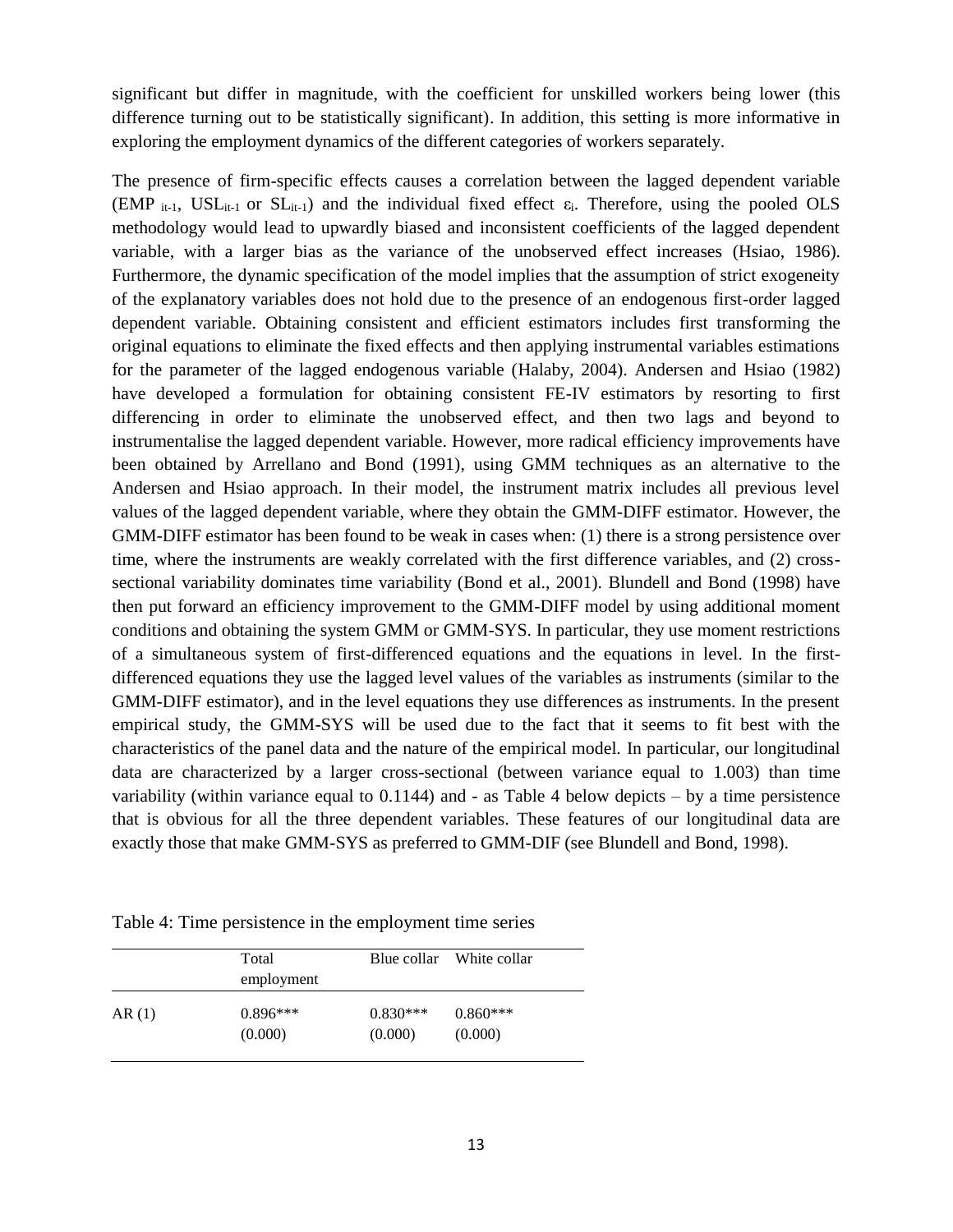Moreover, since our baseline specification (1) may be affected by a kind of endogeneity that goes beyond the lagged dependent variable (for instance, it may well be the case that wage and employment decisions are jointly and simultaneously adopted, as well as the output and investment decisions), the GMM-SYS orthogonality procedure will be applied to all the dependent variables. Finally, time and sector dummies will be included to control for unobserved shocks that may affect the variables.

## **6. Results**

The results from our empirical analysis are reported in Tables 5 to 7 below. Table 5 presents the OLS, FE and SYS-GMM estimators for the total employment equation. Although OLS is expected to result in upward biased estimates in the presence of firm specific effects and a dynamic specification, it forms an upper bound for the value of the estimate of lagged endogenous variable obtained in SYS-GMM. Similarly, the FE results are presented to provide a lower bound for the value of the mentioned estimator, since the fixed effects regression produces downward biased results.

Looking at the last column of Table 5, the SYS-GMM shows a positive and significant value of lagged total employment coefficient, further asserting the persistence in the time series. The magnitude of this coefficient lies within the upper and lower bounds set by the OLS and FE estimators respectively. The total wage coefficient shows a negative and significant value, which is in line with the expected sign indicating a negative relationship between labour demand and wages.

The rest of the regressors show positive coefficients reflecting employment-enhancing effects to varying levels of significance. The *output* explanatory variable shows that an expansion in output requires higher levels of employment. Similarly, the positive sign of the *investment* variable indicates that as the share of investment in total output increases, the demand for labour rises. This is a manifestation that at least part of firms' profits are being used for expanding their production capacity, thus the compensation channel via new investments might be at work in the manufacturing sector of Ethiopia (see Section 2). The *location* dummy variable is found to be highly significant and suggests that firms located in the capital region hire more workers vis-à-vis their counterparts in other regions. The *Foreign ownership* variable is also found to be weakly significant suggesting that firms with higher foreign share have a greater tendency to expand. Involvement in exporting activity is also found to have an employment enhancing effect, albeit being weakly significant, as can be gathered from the coefficient of the *export* ratio variable.

In terms of relative magnitude, it appears that the export variable has the highest impact since its coefficient is of the highest magnitude. However, this effect is weakly (10%) significant. The location dummy has the second highest coefficient and is significant at 1%.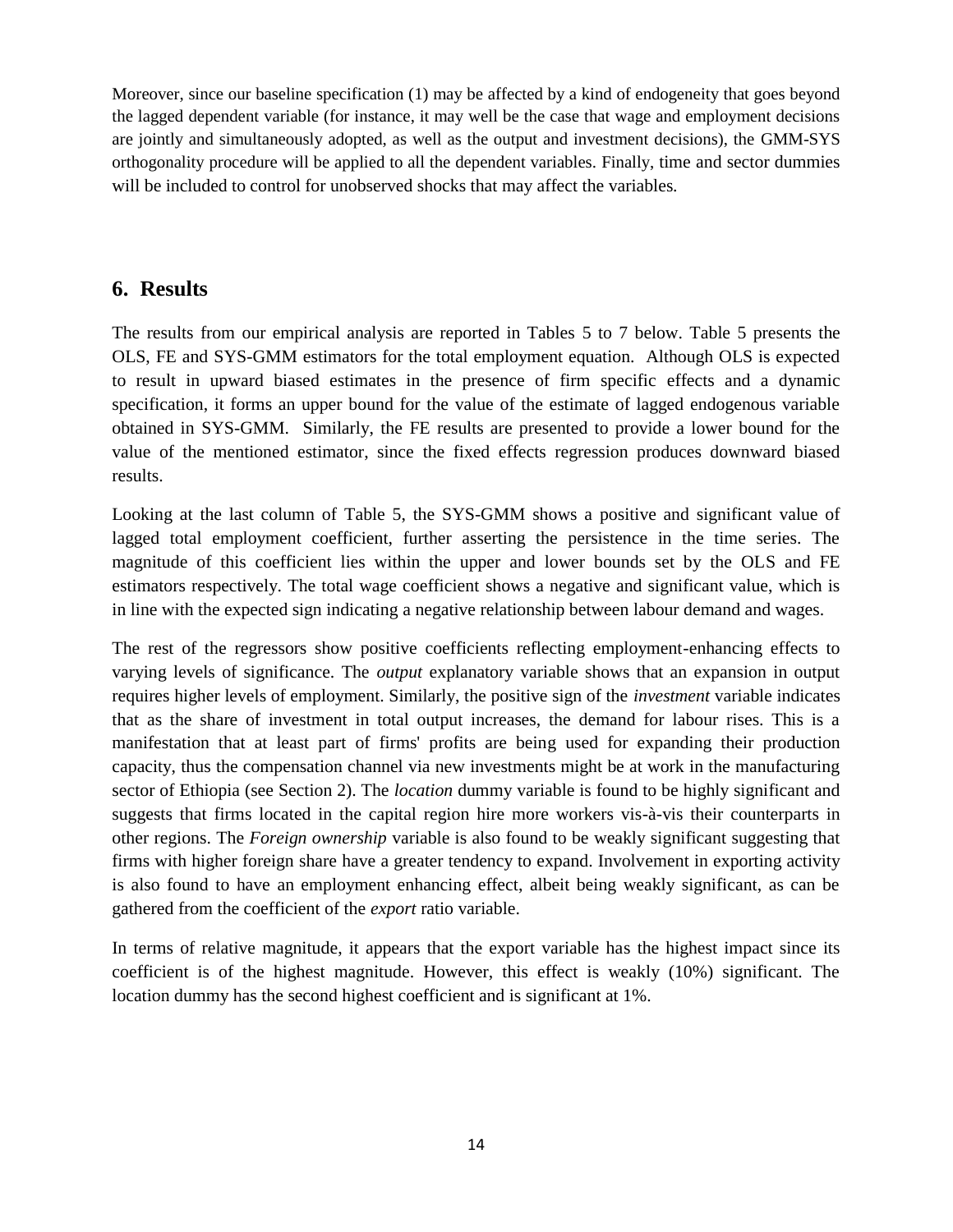| Dependent variable: Total employment | <b>OLS</b>  | FE          | SYS-GMM     |
|--------------------------------------|-------------|-------------|-------------|
| Lagged total employment              | $0.710***$  | $0.160***$  | $0.352***$  |
|                                      | (0.0112)    | (0.0191)    | (0.0653)    |
| total wage                           | $-0.144***$ | $-0.313***$ | $-0.262*$   |
|                                      | (0.0171)    | (0.0223)    | (0.1450)    |
| Real output                          | $0.177***$  | $0.184***$  | $0.372***$  |
|                                      | (0.0076)    | (0.0114)    | (0.0593)    |
| investment / output ratio            | 0.00814     | $-0.0146**$ | $0.0241***$ |
|                                      | (0.0071)    | (0.0074)    | (0.0064)    |
| Location dummy                       | $0.0608***$ | 0.0521      | $0.188***$  |
|                                      | (0.0174)    | 0.0795      | (0.0484)    |
| Foreign ownership share              | $0.0879**$  | $-0.0236$   | $0.170*$    |
|                                      | (0.0412)    | (0.0537)    | (0.0996)    |
| Export / output ratio                | 0.0161      | $-0.123$    | $1.165*$    |
|                                      | (0.0626)    | (0.1700)    | (0.5970)    |
| Constant                             | $-0.417***$ | $2.751***$  | $-1.054$    |
|                                      | (0.1150)    | (0.2240)    | (0.9290)    |
| time dummies                         | yes         | yes         | yes         |
| sector dummies                       | yes         | no          | yes         |
| <b>Observations</b>                  | 2,816       | 2,816       | 2,816       |
| Number of firms                      |             | 865         | 865         |
| R-squared                            | 0.855       | 0.693       |             |
| Adjusted R-squared                   | 0.853       |             |             |
| AR(1)                                |             |             | $-7.51***$  |
| AR(2)                                |             |             | 0.896       |
| Wald test chi2                       |             |             | 2131***     |
| Hansen test                          |             |             | 102.5       |

Table 5: Regression results from the total employment equation

Notes: 1. Robust standard errors in brackets.

2. \*\*\*, \*\*, and \* indicate the statistical significance at the 1%, 5%, and 10%, respectively.

A number of validity tests have been conducted to check the performance of the model and robustness of the results. The Wald test was used to test the overall significance of the independent variables. It rejected the null hypothesis of insignificant coefficients, thus confirming the joint significance of the variables and the robustness of the overall results. The Hansen test for overidentifying restrictions, where the null hypothesis is that of adequate instruments, failed to reject the null, thus confirming the adequacy of the instruments used. In addition, the Arellano and Bond (AR) test for autocorrelation was performed, which is found to support the consistency of the GMM estimators using t-2 instruments.

Another question this paper attempts to address is whether differential employment enhancing effect exists in the allocation of skilled and unskilled labour. Table 6 shows the results of the second set of regressions, where the demand for labour was studied for skilled labour and unskilled labour separately. As mentioned earlier, having two equations allows us to observe the relative versus absolute skill bias, if it exists.

Looking at the SYS-GMM results for both unskilled and skilled workers, the lagged employment variable is positive and significant for both types of workers. This, as in the case of total employment, affirms the time persistence of the series. In addition, the coefficients of both variables lie within the bounds set by OLS and FE results. The wage explanatory variables are also significant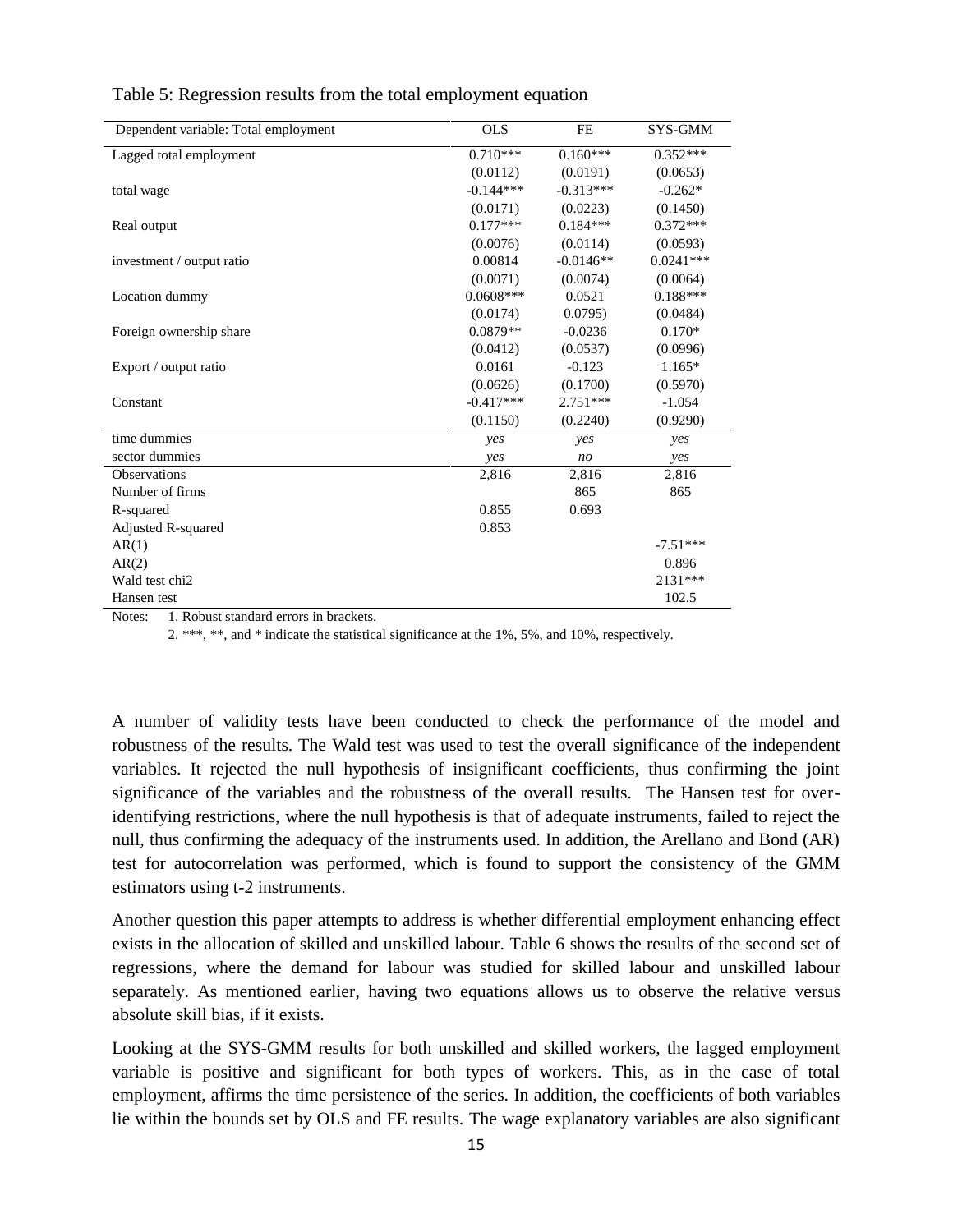and in line with the expected negative sign. It is worth noting here that in terms of magnitude, the coefficient of unskilled workers is higher than that of skilled workers. A possible explanation for this may be that the demand for unskilled workers is more elastic given the ease with which such workers can be substituted vis-à-vis their skilled counterparts.

The coefficient of the *output* variable is positive and significant for both types of workers, with a slightly higher magnitude for skilled workers. The difference between these two coefficients however proved not statistically significant (refer to Table 7). Therefore, no conclusion regarding the presence of a relative skill bias can be asserted here. The *investment* variable shows similar results, positive and significant for both skilled and unskilled labour, with a higher magnitude for skilled labour. However, also in this case, the t-test for the significance of the difference between the two values is not significant (see Table 7, second row).

Table 6: Regression results from the skill specific employment equations for blue and white collar workers

| Dependent variable                  | Unskilled workers |                |             | <b>Skilled Workers</b> |                |             |
|-------------------------------------|-------------------|----------------|-------------|------------------------|----------------|-------------|
|                                     | $\overline{OLS}$  | FE             | SYS-GMM     | $OLS$                  | FE             | SYS-GMM     |
| Lagged production worker employment | $0.606***$        | $0.117***$     | $0.295***$  |                        |                |             |
|                                     | (0.0130)          | (0.0203)       | $-0.0452$   |                        |                |             |
| Production worker wages             | $-0.232***$       | $-0.334***$    | $-0.448***$ |                        |                |             |
|                                     | (0.0198)          | (0.0252)       | (0.0508)    |                        |                |             |
| Lagged admin worker employment      |                   |                |             | $0.696***$             | $0.0790***$    | $0.280***$  |
|                                     |                   |                |             | (0.0125)               | (0.0209)       | (0.0547)    |
| Admin worker wages                  |                   |                |             | $-0.0996***$           | $-0.253***$    | $-0.311***$ |
|                                     |                   |                |             | (0.0180)               | (0.0233)       | $-0.0486$   |
| Real output                         | $0.232***$        | $0.202***$     | $0.406***$  | $0.183***$             | $0.151***$     | $0.462***$  |
|                                     | (0.0092)          | (0.0158)       | (0.0586)    | (0.0099)               | (0.0164)       | (0.0505)    |
| investment / output ratio           | 0.00652           | $-0.0143$      | $0.0256***$ | $0.0228**$             | $-0.0117$      | $0.0300***$ |
|                                     | (0.0095)          | (0.0106)       | (0.0088)    | (0.0103)               | (0.0110)       | (0.0065)    |
| Location dummy                      | $0.0469**$        | $-0.0855$      | $0.161***$  | $0.116***$             | $0.337***$     | $0.312***$  |
|                                     | (0.0227)          | (0.1110)       | (0.0438)    | (0.0250)               | (0.1160)       | (0.0548)    |
| Foreign ownership share             | $0.0913*$         | $-0.0365$      | 0.168       | $0.111*$               | $-0.062$       | $0.243**$   |
|                                     | (0.0540)          | (0.0753)       | (0.1160)    | (0.0585)               | (0.0782)       | (0.1230)    |
| Export / output ratio               | $-0.0027$         | $-0.07$        | 1.144*      | 0.0509                 | $-0.166$       | 1.136       |
|                                     | (0.0823)          | (0.2380)       | (0.6570)    | (0.0891)               | (0.2470)       | (0.7540)    |
| Constant                            | $-0.467***$       | $2.413***$     | $-0.369$    | $-1.070***$            | $1.724***$     | $-2.473***$ |
|                                     | (0.1460)          | (0.2840)       | (0.7590)    | (0.1400)               | (0.2830)       | (0.5850)    |
|                                     |                   |                |             |                        |                |             |
| time dummies                        | yes               | Yes            | yes         | yes                    | yes            | yes         |
| sector dummies                      | yes               | N <sub>o</sub> | yes         | yes                    | n <sub>o</sub> | yes         |
| <b>Observations</b>                 | 2,816             | 2,816          | 2,816       | 2,816                  |                | 2,816       |
| Number of firms                     |                   |                | 865         |                        |                | 865         |
| R-squared                           | 0.768             | 0.572          |             | 0.789                  | 0.443          |             |
| Adjusted R-squared                  | 0.765             |                |             | 0.787                  |                |             |
| AR(1)                               |                   |                | $-8.227***$ |                        |                | $-9.661***$ |
| AR(2)                               |                   |                | $-1.411$    |                        |                | 1.466       |
| Wald test chi2                      |                   |                | 1384***     |                        |                | 1266***     |
| Hansen                              |                   |                | 122.8       |                        |                | 129.1       |

Notes: 1. Robust standard errors in brackets.

2. \*\*\*, \*\*, and \* indicate the statistical significance at the 1%, 5%, and 10%, respectively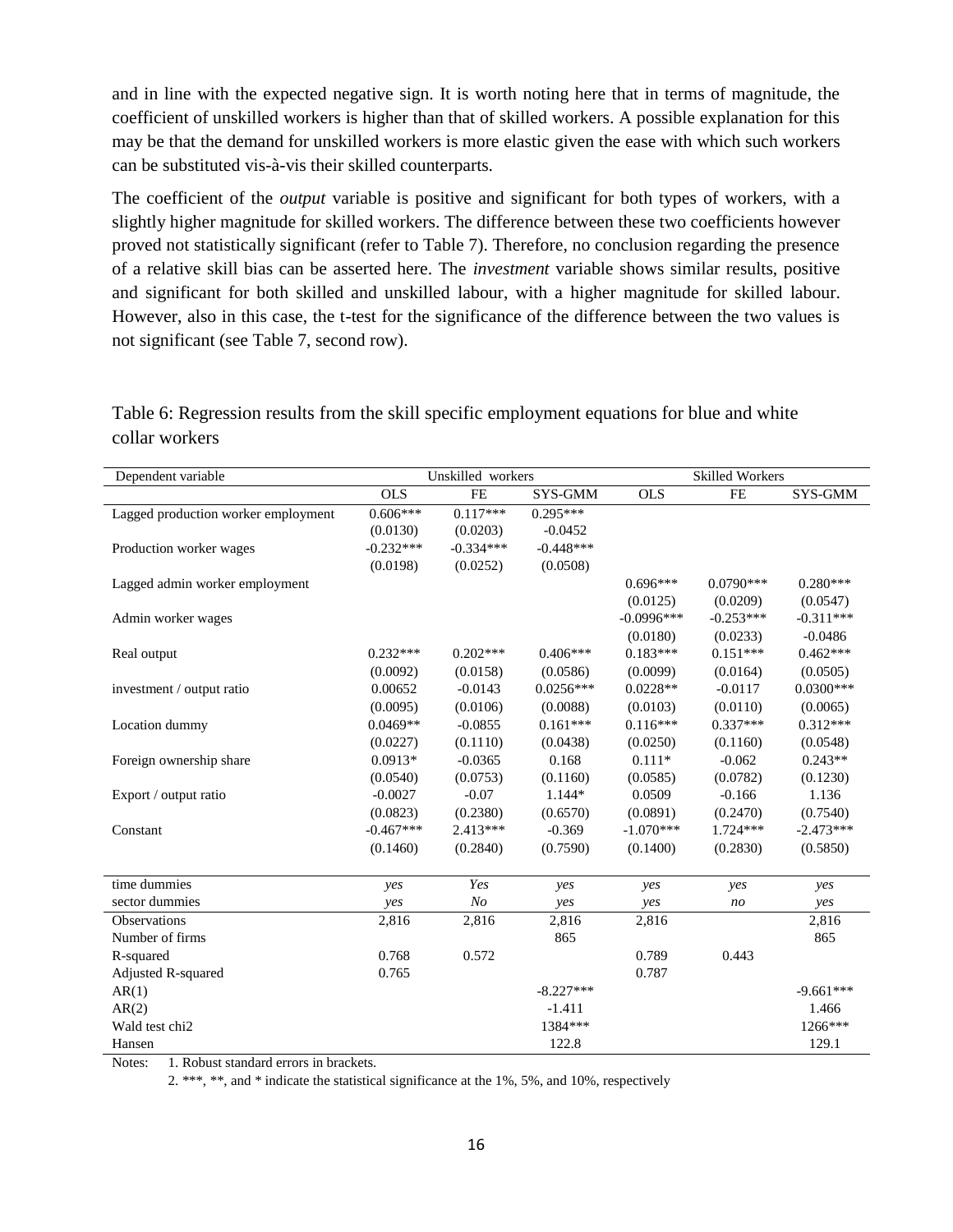Proximity to the capital city is found to increase the demand for skilled labour more than the demand for unskilled workers (with both the coefficients turning out highly significant). This difference between the magnitudes of the *location* variable is significant at the 95% level of confidence (see Table 7, third row). Therefore, location does exhibit a relative skill bias effect in that firms located in the capital and its vicinity not only hire more workers, but they have the tendency to hire more skilled workers.

The share of foreign ownership is found to have significant effects only for skilled workers. Therefore, the employment enhancing effect of foreign ownership observed in the total employment equation stems mostly from the effect on the demand for skilled labour<sup>12</sup>. This leads us to the conclusion that firms with higher shares of foreign ownership exhibit an absolute skill bias effect, indicating that the FDI channel of technology transfer is at work in Ethiopia.

The *export* variable, contrary to expectations pertaining to a possible skill bias, is found to be barely significant for unskilled labour but insignificant for skilled labour. This is to say that the positive effect on total employment observed earlier originates mainly from higher demand for unskilled rather than skilled labour. Therefore, the process of "learning by exporting" is not obvious in Ethiopia, at least not for the time period considered, turning out to be characterized by a dominant role of an HOSS effect, with Ethiopian exports still stemming from traditional and low-skill intensive manufacturing sectors.

Looking at the results of Table 6 from another perspective, we can analyse the results of each type of labour separately. For unskilled labour, the variable that appears to have the highest employment enhancing effect is the export variable. This indicates that the manufactured goods being exported follow production techniques that have not (yet) adopted more advanced labour-saving technologies.

The most prominent contributor to increasing demand for skilled labour appears to be real output. This however does not necessarily allow us to make conclusions regarding the technology levels of these expanding firms. As noted earlier, however, there is evidence of an obvious skill-bias associated with foreign ownership and with the location in and around the capital city.

| Variable                  | t-statistic | ρ value |
|---------------------------|-------------|---------|
| Real output               | 0.72391     | 0.25    |
| investment / output ratio | 0.40057     | 0.5     |
| Location dummy            | $2.15243**$ | 0.025   |
| Foreign ownership share   | 0.4436      | 0.5     |
| Export / output ratio     | 0.008       | 0.5     |

 $\overline{\phantom{a}}$ 

Table 7: t-statistic for comparing coefficients of the two equations

 $12$  The t-test for the difference between the two coefficients of this variable is not found to be statistically significant due to the coefficient for unskilled labour being not significant.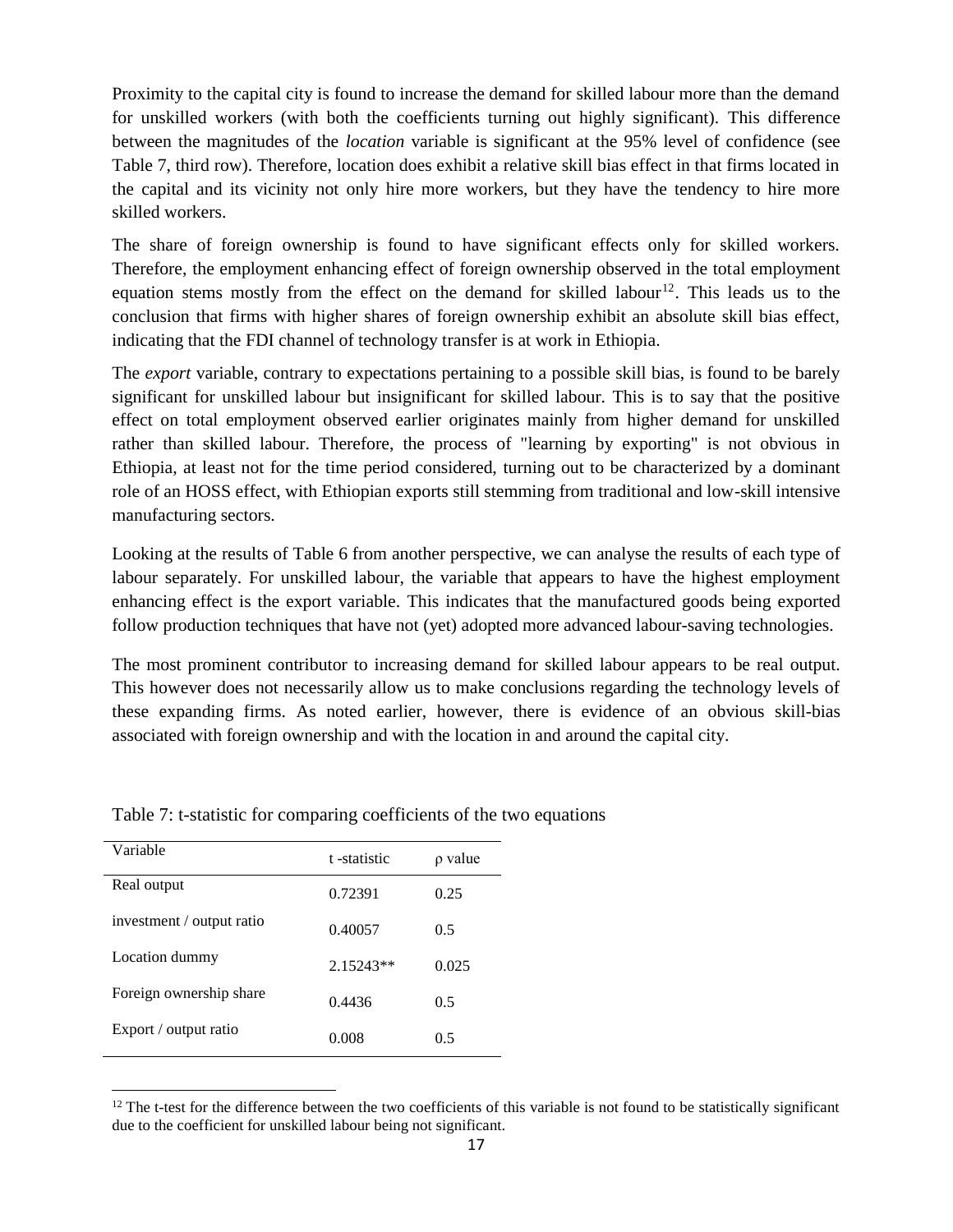The various diagnostic tests showed evidence supporting the robustness of the results. The Wald test rejected the null of insignificant estimator coefficients for both unskilled and skilled labour demand equations. The Hansen test never rejected the null for either of the two equations, asserting the suitability of the instruments used. The AR tests also supported the overall validity of the model by providing evidence for a significant negative AR(1) and a non-significant AR(2).

Finally, we replicated our GMM-SYS estimates using the less informative specification (see the discussion in Section 5) with the skilled to unskilled ratio as dependent variable (see Table A1 in the Appendix). As can be seen, our results about the skill-biased role of both the foreign ownership and the proximity to the capital city are strongly confirmed by this auxiliary estimation.

#### **7. Concluding remarks**

This paper has conducted empirical investigations to establish the role played by globalization and technology transfer in determining employment evolution in the manufacturing sector of Ethiopia. To this end, the paper has studied the extent to which the level of overall manufacturing employment was determined by trade, FDI and technology; and if globalization and technology transfer played a role in instigating SBTC. The empirical analysis relied on manufacturing survey data for the period 1996-2004 and deployed alternative econometric estimators.

The findings in the paper lead to two main conclusions concerning the characteristics of manufacturing sector employment in Ethiopia. The first main conclusion pertains to the quantitative effect of globalization on total manufacturing employment at the firm-level. Specifically, trade and foreign ownership are found to have a labour–augmenting effect. Therefore, no negative employment effects of globalization are obvious in the Ethiopian manufacturing sector. The investigation to determine whether the manufacturing sector exhibits the presence of skill-bias lends some evidence to this effect. In particular, foreign ownership and proximity to the capital city are found to lead to a higher demand for skilled workers, as opposed to unskilled ones. The foreign ownership related finding thus suggests two things: first, the increase in total firm-level employment associated with foreign ownership stems mostly from the effect of foreign ownership on the demand for skilled labour; secondly, it lends some support to FDI-linked channels of a SBT transfer being in operation. The significant effect associated with being located in and around the capital city may suggest the presence of positive agglomeration effects. It may also be an indicator of the fact that the capital city and its hinterlands represent better synergies of infrastructure and technology.

In contrast, involvement in exporting activity is found to lead to higher demand for unskilled workers. This suggests that the effect of exporting activity on total firm-level employment is largely the result of its effect on unskilled labour. This finding is in contrast with the expectation of a possible skill bias involved by a process of "learning by exporting". However, at least for the time period considered in this study, it may well be that the Ethiopian manufacturing was still characterized by a dominant role of an HOSS effect, with exporting still stemming from traditional and low-skill intensive manufacturing activities.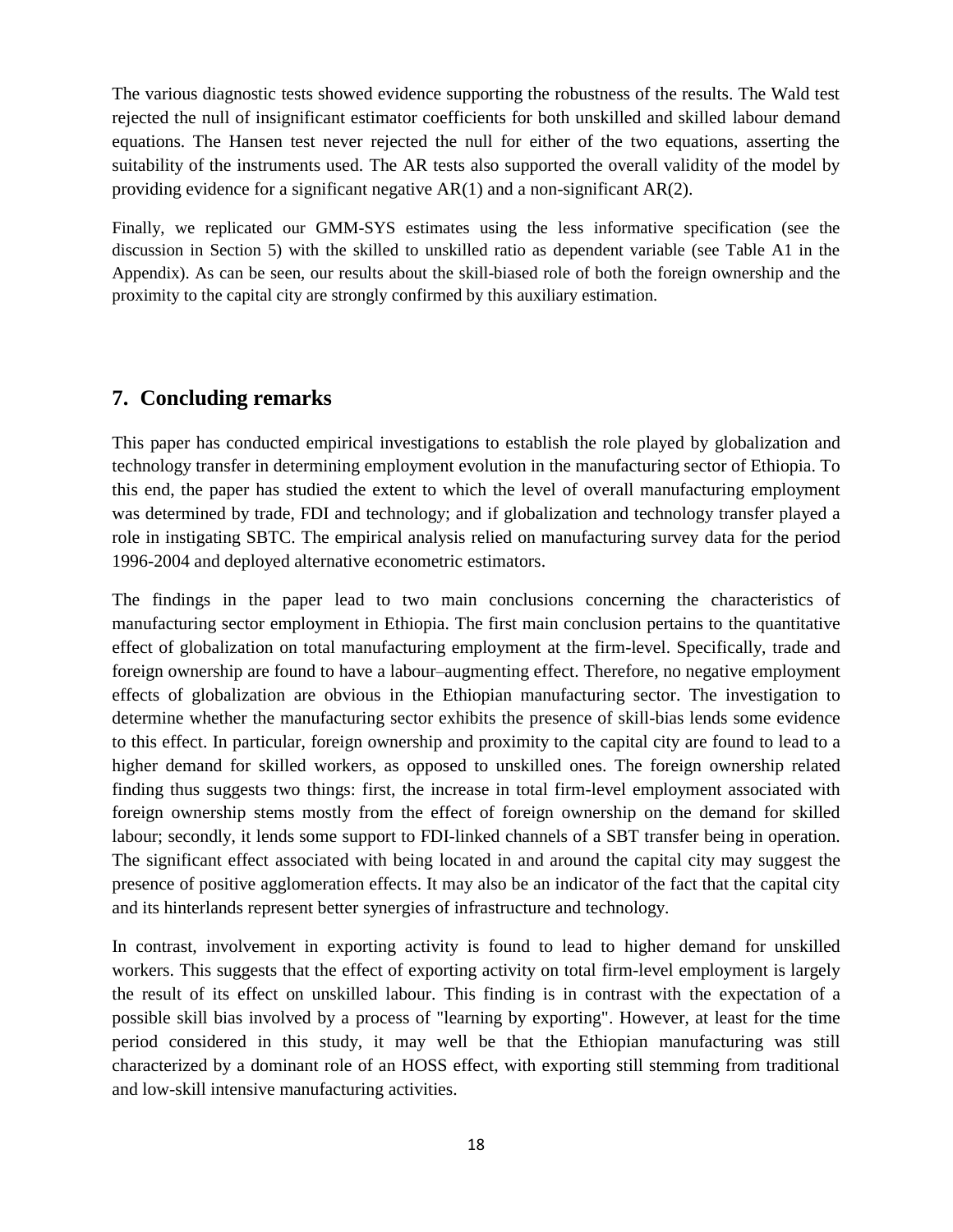The finding that FDI is the main channel through which skilled labour is demanded in the Ethiopian manufacturing may be of some relevance for policy. The current extensive public sector investment in infrastructural projects may be commendable in this respect, since availability of adequate infrastructure may be the missing element needed to attract FDI. On the other hand, the fact that the economy is still dominated by a State sector that is undertaking extensive investment activities may pose the risk of crowding-out relatively more technologically advanced FDI. Finally, it is needless to state that a favourable investment climate that accords the private sector with the requisite credit and financial infrastructure, among others, is vital in attracting FDI and the development of the manufacturing sector. Equally, globalization and technology transfer necessitate an educated and skilled labour force. A skill-shortage would not only undermine both technological upgrading and manufacturing employment, but it also risks thwarting the flow of FDI. There is thus a need to also devote particular attention to education and training policies in Ethiopia.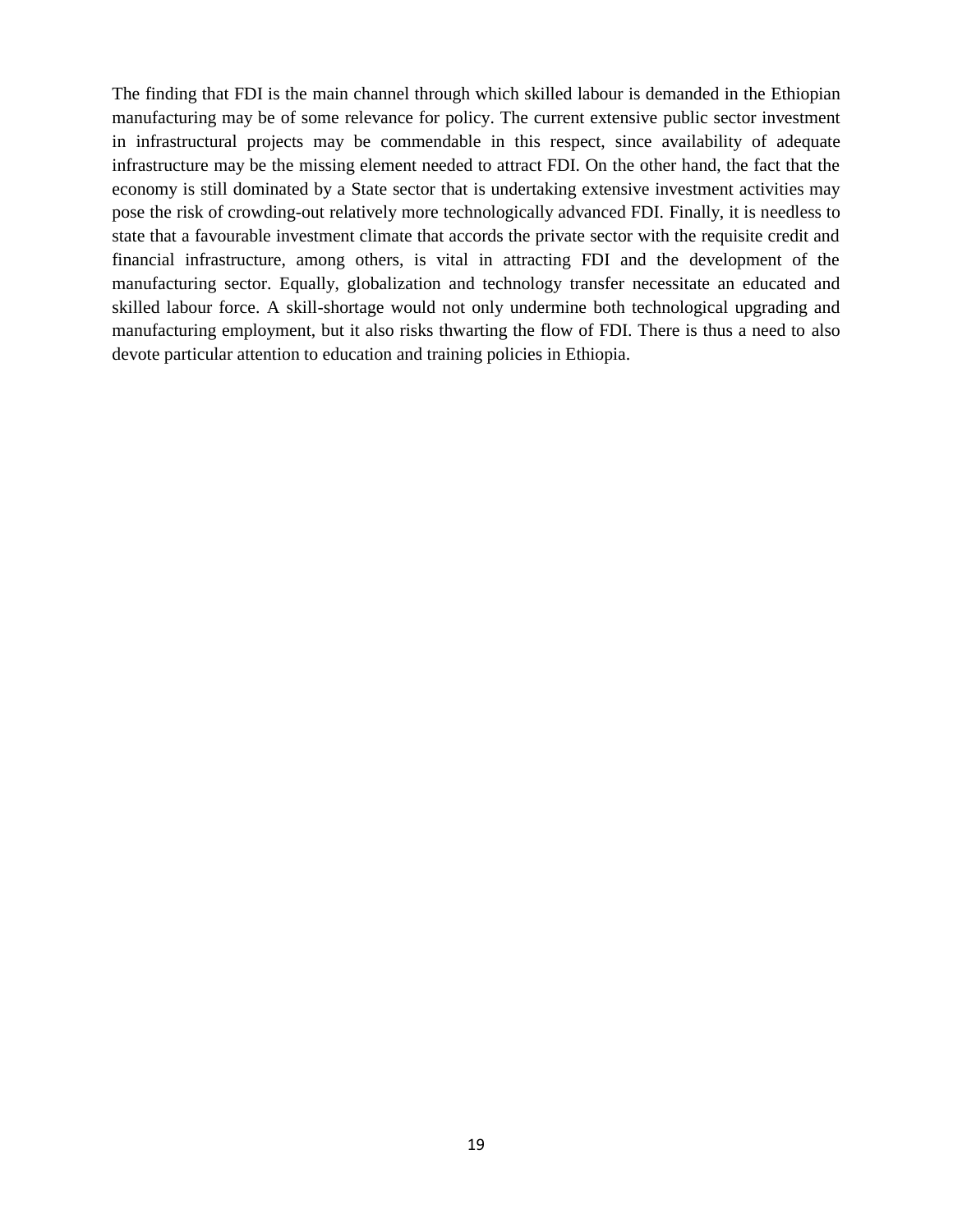### **References**

Acemoglu, D. (2003). Patterns of skill premia. *Review of Economic Studies*, 70, 199–230.

Aguirregabiria, V., & Alonso-Borrego, C. (2001). Occupational structure, technological innovation, and reorganization of production. *Labour Economics*, 8(1), 43-73.

Almeida, R. (2009). Openness and technological innovation in East Asia: have they increased the demand for skills? (Discussion Paper No 4474). Bonn: Institute for the Study of Labor (IZA).

Anderson, T.W., & Hsiao, C. (1982). Formulation and estimation of dynamic models using panel data. *Journal of Econometrics*, 18, 47-82.

Araújo, B.C., Bogliacino, F., & Vivarelli, M. (2011). Technology, trade and skills in Brazil: Some evidence from microdata. *CEPAL Review*, 105, 157-171.

Arellano, M., & Bond, S. (1991). Some tests of specification for panel data: Monte Carlo evidence and an application to employment equations. *Review of Economic Studies*, 58, 277-297.

Autor, D., Katz, L., & Krueger, A. (1998). Computing inequality: Have computers changed the labor market? *Quarterly Journal of Economics*, 113, 1169-1214.

Barba Navaretti, G., Solaga, I., & Takacs, W. (1998). When vintage technology makes sense: Matching imports to skills. *Labour,* 12(2), 353-362.

Berman, E., Bound, J., & Griliches, Z. (1994). Changes in the demand for skilled labor within U.S. manufacturing industries. *Quarterly Journal of Economics*, 109, 367-398.

Berman, E., & Machin, S. (2000). Skill-Biased technology transfer around the world. *Oxford Review of Economic Policy*, 16, 12-22.

Berman, E., & Machin, S. (2004). Globalization, skill-biased technological change and labor demand. In E. Lee, & M. Vivarelli (Eds), *Understanding globalization, employment and poverty reduction* (pp. 39- 66). New York: Palgrave Macmillan.

Bigsten, A., & Gebreeyesus, M. (2007). The small, the young and the productive: Determinants of manufacturing firm growth. *Ethiopia. Economic Development and Cultural Heritage* (University of Chicago Press), 55, 813- 840.

Bigsten, A., Gebreeyesus M, & Soderbom, M. (2009). Gradual trade liberalization and firm performance in Ethiopia. *Journal of Development Studies*, 45(10), 1594-1614

Bigsten, A., Collier, P., Dercon, S., Fafchamps, M., Gauthier, B., Gunning, W.J., … Zeuf, A., (2004). Do African manufacturing firms learn from exporting? *Journal of Development Studies*, 40, 115-141.

Blundell, R., & Bond, S. (1998). Initial conditions and moment restrictions in dynamic panel data models. *Journal of Econometrics*, 87, 115-43.

Bond, S., Hoeffler, A., & Temple, J. (2001). GMM estimation of empirical growth models (Discussion Paper No. 3048). London: Centre for Economic Policy Research.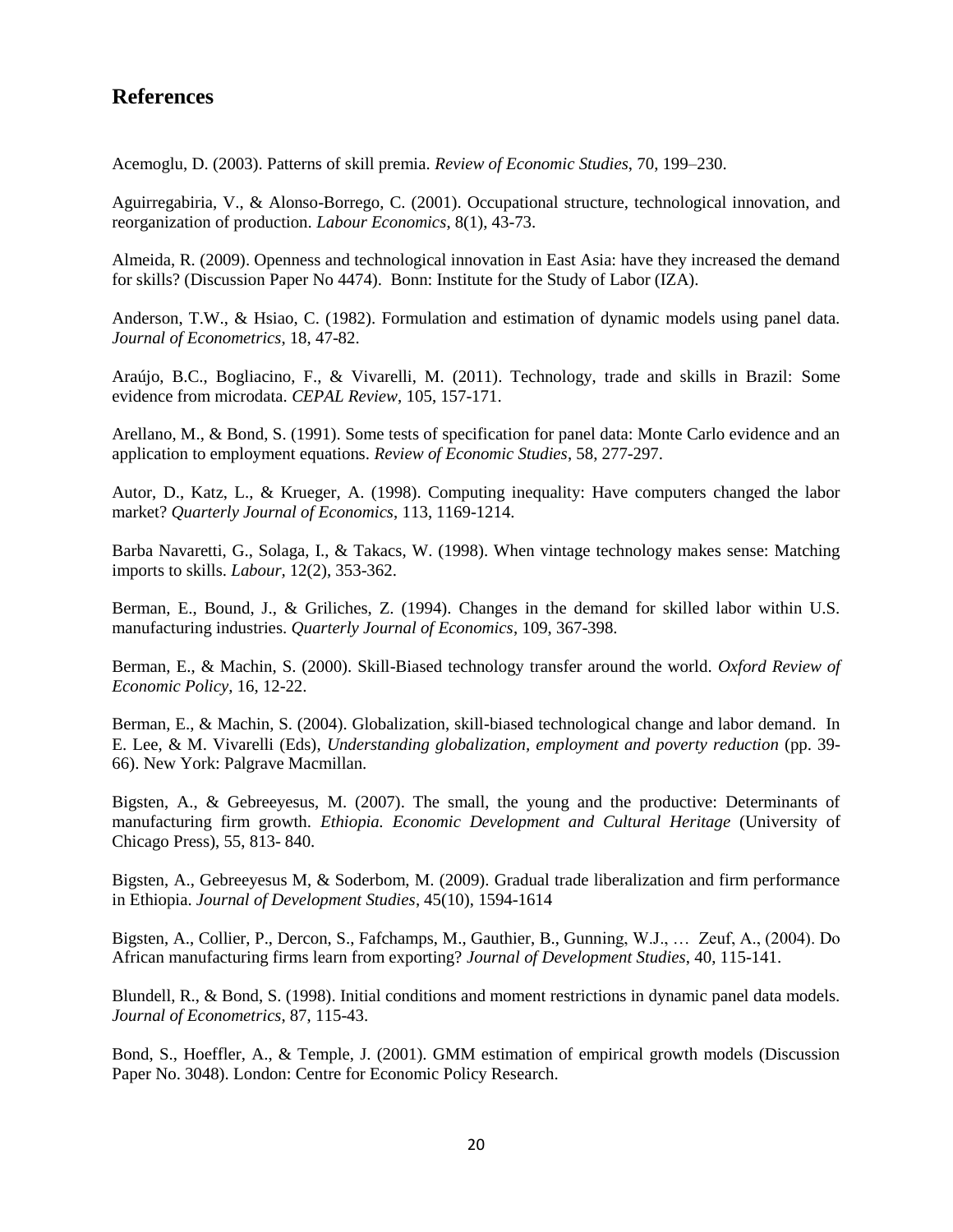Caroli, E., & Van Reenen, J. (2001). Skill-Biased Organizational Change? Evidence From A Panel Of British And French Establishments. *Quarterly Journal of Economics*, MIT Press, 116, 4, 1449-1492.

Coe, D.T., & Helpman, E. (1995). International R&D spillovers. *European Economic Review*, 39, 859- 887.

Coe, D.T., Helpman, E., & Homaister, A. (1997). North-South spillovers. *Economic Journal*, 107, 134- 149.

Conte, A., & Vivarelli, M. (2011). Globalization and employment: imported skill biased technological change in developing countries. *Developing Economies*, 49(1), 36–65.

Dosi, G. (1982). Technological Paradigms and Technological Trajectories. *Research Policy*, 11, 147–163.

Dosi, G., & Nelson, R.R. (2013). The evolution of technologies: an assessment of the state-of-the-art. *Eurasian Business Review*, 3, 3-46.

Dunning, J. H., & Fontanier, F. (2007). Multinational enterprises and the new development paradigm: Consequences for host country development. *Multinational Business Review*, 15(1), 25–45.

Epifani, P. (2003). Trade liberalization, firm performances and labor market outcomes in the developing world, what can we learn from micro-level data? *Rivista italiana degli economisti* (Società editrice il Mulino), 3, 455-486.

Fajnzylber, P., & Fernandes, A. (2009). International economic activities and skilled demand: evidence from Brazil and China. *Applied Economics*, 41(5), 563-577.

Feenstra, R.C., & Hanson, G.H. (1997). Foreign direct investment and relative wages: evidence from Mexico's maquiladoras. *Journal of International Economics*, 42, 371-393.

Görg, H., & Strobl, E. (2002). Relative wages, openness and skill-biased technological change (Discussion Papers No. 596) Bonn: Institute for the Study of Labor (IZA).

Griliches, Z. (1969). Capital-skill complementarity. *Review of Economics and Statistics*, 51, 465-468.

Halaby, N. C. (2004). Panel models in sociological research: theory into practice. *Annual Review of Sociology*, 30, 507-44.

Hall, P.H., Heffernan, S.A. (1985). More on the employment effects of innovation*. Journal of Development Economics*, 17, 151-162.

Hanson, G., & Harrison, A. (1999). Trade and wage inequality in Mexico. *Industrial and Labor Relations Review*, 52, 271-288.

Hsiao, C. (1986). *Analysis of panel data*. Cambridge: Cambridge University Press.

IMF (2013) *The Federal Democratic Republic of Ethiopia* (IMF Country Report No. 13/308). Washington: Author.

Katz, L., & Autor, D.H. (1999). Changes in the wage structure and earnings of inequality. In O. Ashenfelter, & D. Card (Eds.), *Handbook of Labor Economics* (vol. 3). Amsterdam: Elsevier.

Keller, W. (2001). International technology diffusion (Working Paper No. 8573). Cambridge, Massachusetts: National Bureau of Economic Research.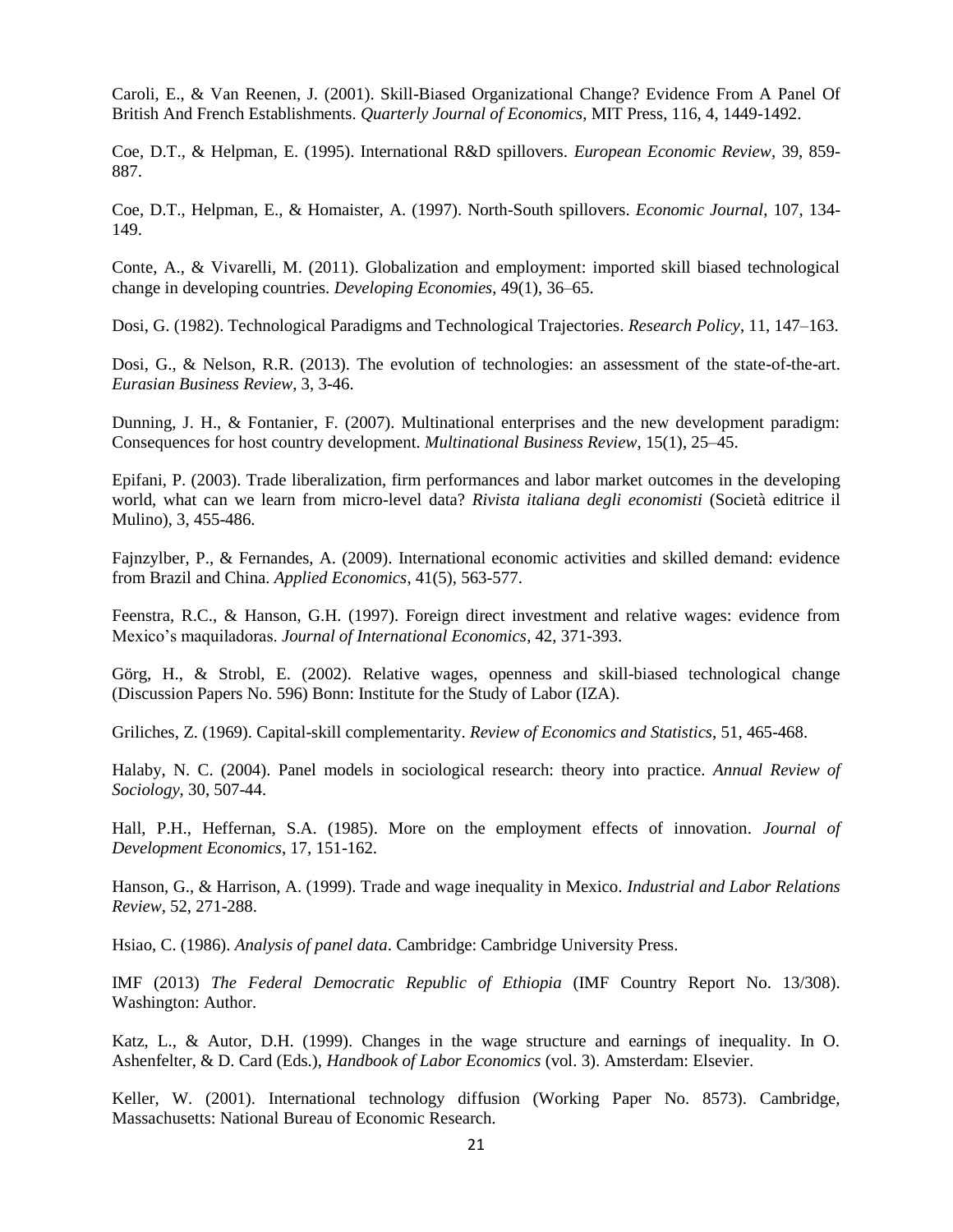Keller, W. (2004). International technology diffusion. *Journal of Economic Literature*, 42, 752–82.

Lachenmaier, S., & Rottmann, H. (2011). Effects of innovation on employment: a dynamic panel analysis. *International Journal of Industrial Organization*, 29, 210 -220.

Lee, E., & Vivarelli, M. (2004). Understanding Globalization, Employment and Poverty Reduction (Eds). New York: Palgrave Macmillan.

Lee, E., & Vivarelli, M. (2006a). Globalization, Employment, and Income Distribution in Developing Countries(Eds). New York: Palgrave Macmillan.

Lee, E., & Vivarelli, M. (2006b). The Social Impact of Globalization in Developing Countries. *International Labor Review*, 145, 167–184.

Machin, S., & Van Reenen, J. (1998). Technology and changes in skill structure: evidence from seven OECD countries. *Quarterly Journal of Economics*, 113, 1215–44.

Mayer, J. (2000). *Globalization, technology transfer and skill accumulation in low-income countries. Globalization and the obstacles to the successful integration of small vulnerable economies*. Geneva: UNCTAD.

Melitz, M., (2003). The impact of trade on aggregate industry productivity and intra-industry reallocations. *Econometrica,* 71, 1695-1725.

Meschi, E., & Vivarelli, M. (2009). Trade and Income Inequality in Developing Countries. *World Development*, 37(2), 287-302.

Meschi, E., Taymaz E., & Vivarelli, M. (2011). Trade, technology and skills: evidence from Turkish microdata (Discussion Papers No. 3887) Bonn: Institute for the Study of Labor (IZA).

Pasinetti, L. (1981). *Structural change and economic growth*. Cambridge: Cambridge University Press.

Perkins, R., & Neumayer, E., (2005). International technological diffusion, latecomer advantage and economic globalization: A multi-technology analysis. *Annals of the American Association of Geographers*, 95, 789-808.

Petit, P. (1995). Employment and technological change. In P. Stoneman (Ed.), *Handbook of the Economics of Innovation and Technological Change* (pp. 366-408). Amsterdam: Elsevier.

Pianta, M. (2005). Innovation and employment. In J. Fagerberg, D. Mowery, & R.R. Nelson (Eds.), *Handbook of Innovation* (pp. 568-598). Oxford: Oxford University Press.

Piva, M. (2003). The Impact of Technology Transfer on Employment and Income Distribution in Developing Countries: A Survey of Theoretical Models and Empirical Studies (Working Paper No. 15). Geneva: International Policy Group, Policy Integration Department of the ILO.

Piva, M., Santarelli, E., & Vivarelli, M. (2005). The skill bias effect of technological and organisational change: Evidence and policy implications. *Research Policy*, 34, 141-157.

Robbins, D. (1996). HOS hits facts: facts win; evidence on trade and wages in the developing World (Working Paper No. 119). Paris: OECD Development Centre.

Robbins, D. (2003). The impact of trade liberalization upon inequality in developing countries - A review of theory and evidence (Working Paper No. 13). Geneva: ILO.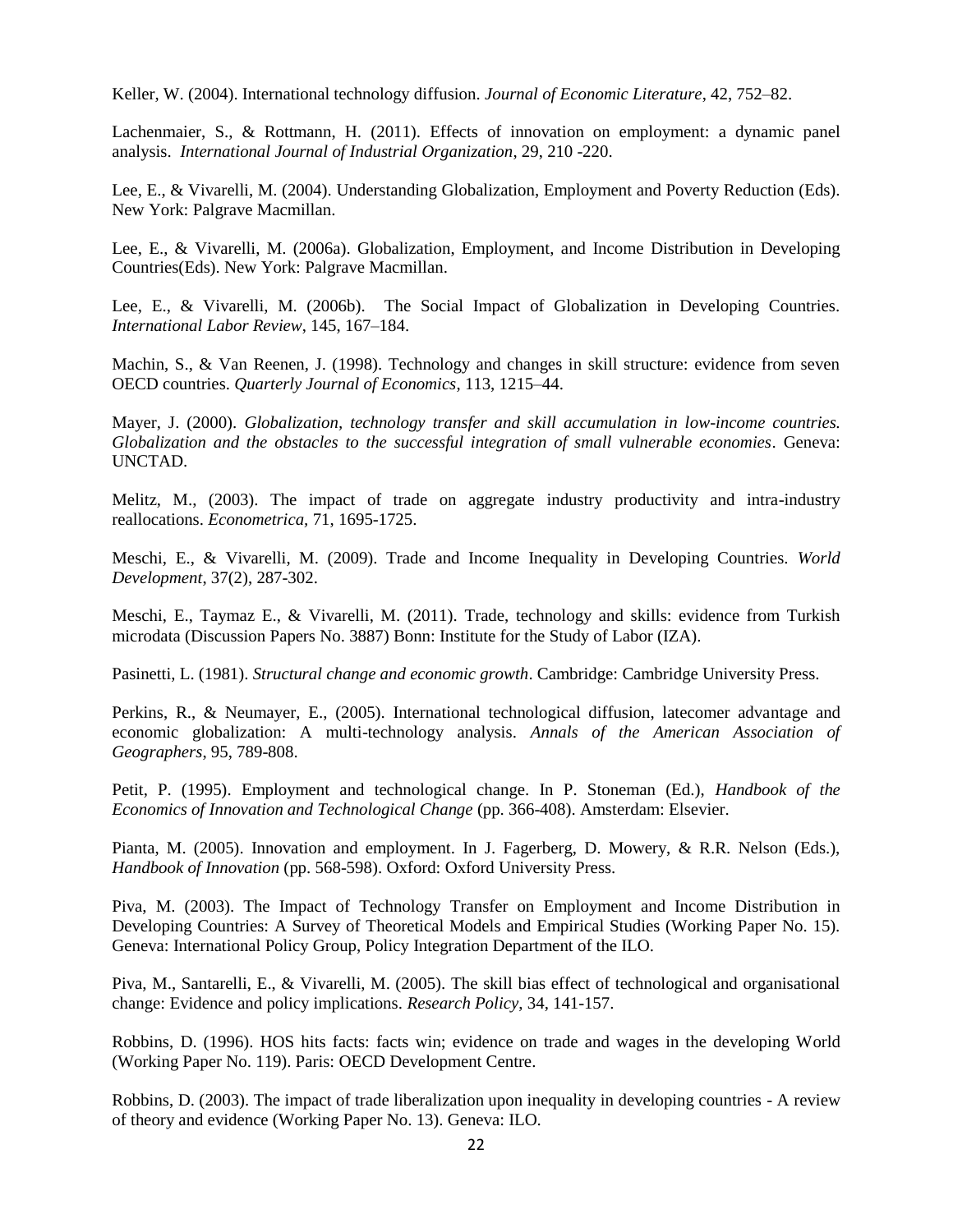Robbins, D., & Gindling, T.H. (1999). Trade liberalization and the relative wages for more-skilled workers in Costa Rica. *Review of Development Economics,* 3, 140-154.

Shiferaw, A., (2005). Firm heterogeneity and market selection in Sub-Saharan Africa: does it spur industrial progress? (Working Papers - General Series 1765019171). The Hague: International Institute of Social Studies of Erasmus University.

Schiff, M., & Wang, Y. (2006). On the quantity and quality of knowledge: The impact of openness and foreign R&D on North-North and North-South technology spillovers. In B. Hoeckman, & B. S. Javoricik (Eds), *Global integration and technology transfer* (pp. 99-112). New York: Palgrave Macmillan.

Sylos Labini, P. (1969). *Oligopoly and technical progress* [1956]. Cambridge, Massachusetts: Harvard University Press.

Taylor, L. (2004). External liberalization in Asia, post-socialist Europe and Brazil. In E. Lee, & M. Vivarelli (Eds.), *Understanding globalization, employment and poverty reduction* (pp. 13-34). New York: Palgrave Macmillan.

UNCTAD (2004). *An investment guide to Ethiopia: opportunities and conditions*. Geneva: Author.

UNCTAD (2007). *The Least Developed Countries (*2007 Report). Geneva: Author.

Van Reenen, J. (1997). Employment and technological innovation: evidence from U.K. manufacturing firms. J*ournal of Labor Economics*, 15(2), 255-284.

Verhoogen, E.A. (2008). Trade, quality upgrading, and wage inequality in the Mexican manufacturing sector. *The Quarterly Journal of Economics*, 123, 489-530.

Vivarelli, M. (1995). *The economics of technology and employment: theory and empirical evidence*. Aldershot, UK: Elgar.

Vivarelli, M., (2013). Technology, employment and skills: an interpretative framework. *Eurasian Business Review*, 3, 66-89.

Vivarelli, M., (2014). Innovation, employment and skills in advance and developing countries: A survey of economic literature. *Journal of Economic Issues*, 48, 123-54.

Vivarelli, M., & Pianta, M., (2000). *The employment impact of innovation: evidence and policy*. London: Routledge.

Welch, F. (1970). Education in production. *Journal of Political Economy*, 78, 35-59.

World Bank (2013a). *Ethiopia public sector reform approach: Building the developmental state – A review and assessment of the Ethiopian approach to public sector reform* (World Bank, Report No: ACS3695). Washington: Author.

World Bank (2013b). *Africa's Pulse: An analysis of issues shaping Africa's economic future* (World Bank, the Office of the Chief Economist Report, vol.8). Washington DC, Author

Yeaple, S.R. (2005). A simple model of firm heterogeneity, international trade and wages. *Journal of International Economics*, 65, 1-20.